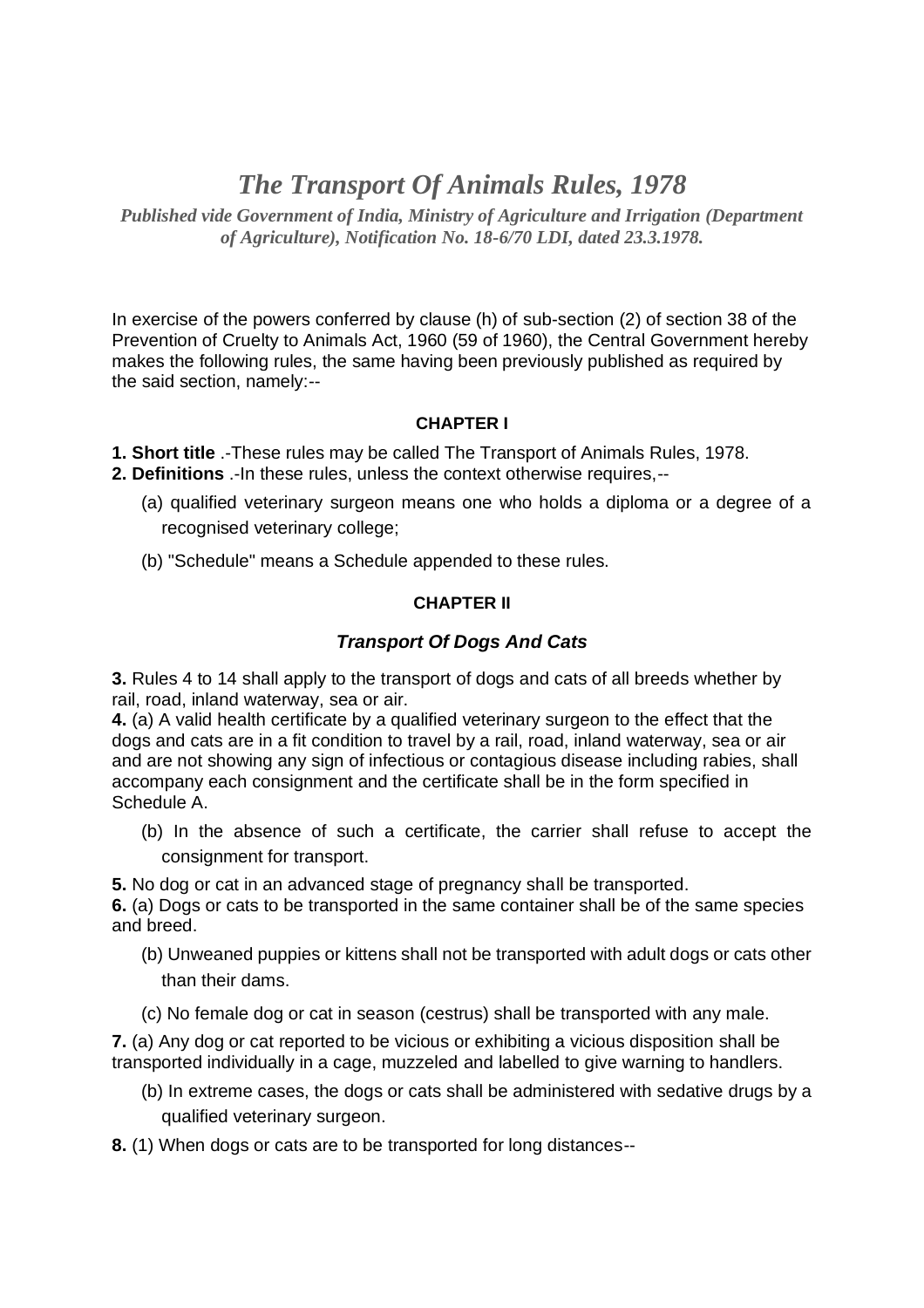- (a) they shall be fed and given water atleast two hours prior to their transport and shall not be packed for transport if they are hungry or thirsty;
- (b) they should be exercised as late as possible before despatch;
- (c) they shall be given adequate water for drinking every four hours in summer or every six hours during winter;
- (d) they shall be fed once in twelve hours in the case of adult dogs or cats and they shall be fed once in four hours in the case of puppies and kittens in accordance with the instructions of the consignors, if any;
- (e) adequate arrangements shall be made for their care and management during the journey.

(2) When the dogs or cats are to be transported by rail involving a journey of more than six hours, an attendant shall accompany the dogs or cats to supply them with food and water on the way and the attendant shall have access to the dogs or cats for this purpose at all stations and no dog or cat shall be exposed to the direct blast of air during such journey.

**9.** Where dogs or cats are to be transported for short distance by road in a public vehicle, the following precautions are to be taken, namely:--

- (a) they shall be put in a cage and the cage containing the dogs or cats shall not be put on the roof of the vehicle but shall be put inside the vehicle preferably near the end of the vehicle;
- (b) the vehicle transporting the dogs or cats shall as far as possible maintain constant speed, avoiding sudden stops and reducing effects of shocks and jolts to the minimum;
- (c) atleast one attendant shall be present at all times during transit who shall ensure that proper transit conditions are observed and shall also replenish food and water whenever necessary.
- **10.** Where dogs or cats are to be transported by air:--
	- (a) the cages shall be properly cleaned and disinfected before the dogs or cats are put in the cages;
	- (b) sufficient paddy straw or saw dust or paper cuttings shall be provided for cats in the cages as resting materials;
	- (c) for international transport, the dogs or cats shall be kept in a pressurized compartment with regulated temperature.

**11.** The size and type of crates for transport of dogs and cats shall conform as clearly as may be to the size and type specified in Schedule B and Schedule C respectively. **12.** All containers of dogs or cats shall be clearly labelled showing the names, address and telephone number (if any) of the consignor.

**13.** The consignee shall be informed about the train or transport arrival or flight number and its time of arrival in advance.

**14.** Consignment of dogs or cats to be transported by rail or road shall be booked by the next passenger or mail train or bus and should not be detained after accepting the consignment for booking.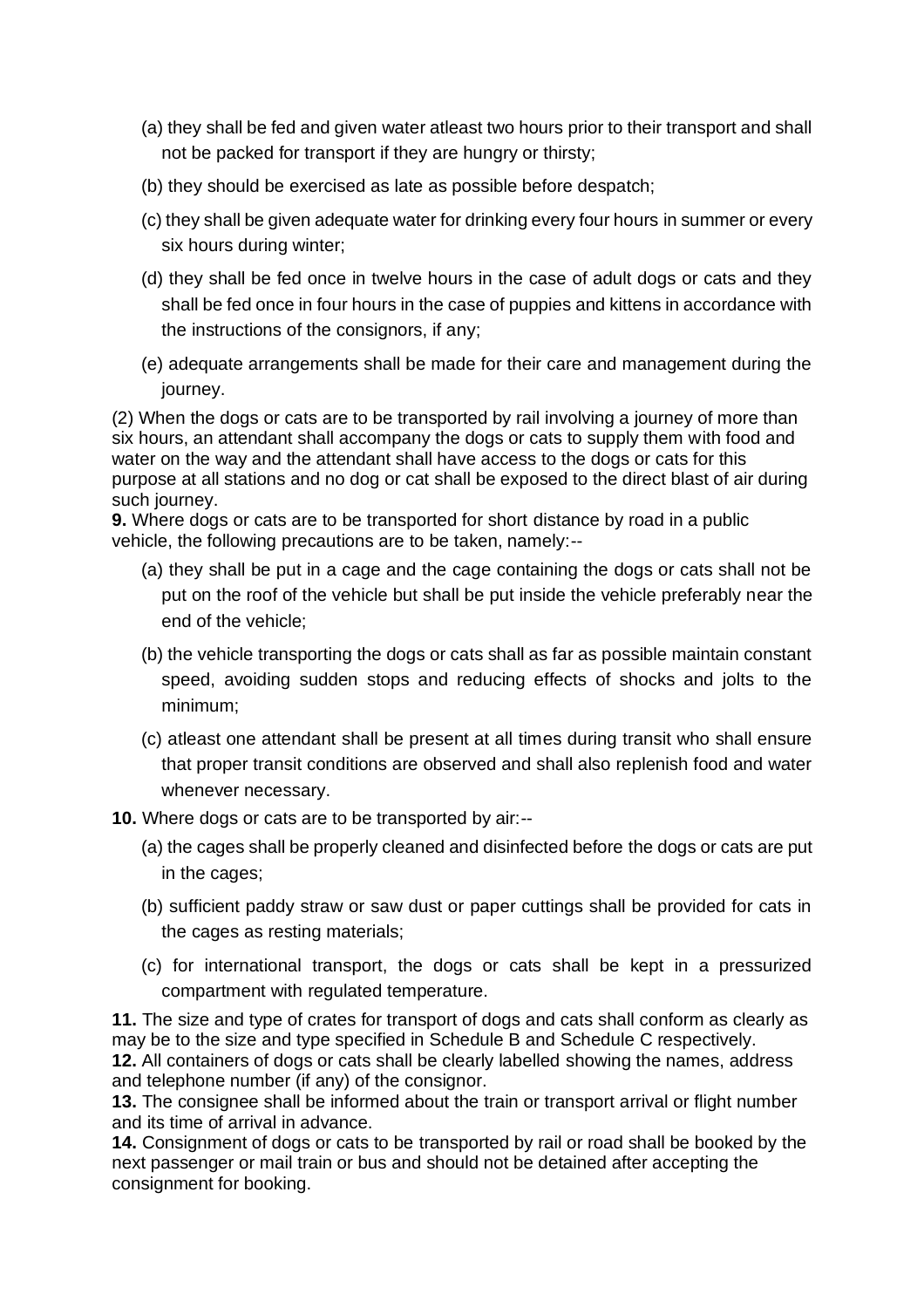#### **CHAPTER III**

## *Transport Of Monkeys*

**15.** Rules 16 to 23 shall apply to the transport of all types of monkeys from the trapping area to the nearest rail-head.

**16.** (a) A valid health certificate by a qualified veterinary surgeon to the effect that the monkeys are in a fit condition to travel from the trapping area to the nearest unit-head and are not showing any sign of infections or contagious disease shall accompany each consignment;

- (b) In the absence of such a certificate, the carrier shall refuse to accept the consignment for transport.
- (c) The certificate shall be in a form specified in Schedule D.

**17.** (1) Monkeys from one trapping area shall not be allowed to mix with monkeys from any other trapping area for preventing the dangers of crossinfection.

(2) The time in transit from trapping area to the nearest rail-head shall be as short as possible and factors causing stress to monkeys shall be reduced to the minimum. (3) If the travel time is longer than six hours provision shall be made to feed and to give

water to the monkeys *en route.*

(4) During transit, precautions shall be taken to protect the monkeys from extreme weather conditions and monkeys that die *en route* shall be removed at the earliest available opportunity.

**18.** Monkeys that are not completely weaned, that is, under 1.8 kilogram in weight, shall not be transported except when specifically permitted by the Central Government.

**19.** (a) Pregnant and nursing monkeys shall not be transported except when specifically permitted by the Central Government.

(b) Pregnant and nursing monkeys as well as monkeys weighing more than 5 kilograms shall be transported in compartmented cages.

**20.** All monkeys in the same cage shall be of the same species and of approximately the same weight and size.

**21.** Monkeys captured within their natural habitat shall be placed in new, sterilized or thoroughly cleaned cages and subsequent transfer, if any, shall also be new, disinfected or thoroughly cleaned cages.

**22.** Monkeys shall be transported from trapping area to the nearest rail-head by the fastest means of transport available and the monkeys should not be left un-attended at any time during the journey.

**23.** (1)(a) Monkeys shall be transported in suitable wooden or bamboo cages so constructed as not to allow the escape of the monkeys but permit sufficient passage of air ventilation.

- (b) No nails, metallic projections or sharp edges shall be exposed on the exterior or in the interior of the cages.
- (c) Each cage shall be equipped with appropriate water and feed receptacles which are leak proof and capable of being cleaned and refilled during transit.

(2) The floor of the cages shall be made of bamboo reapers and the space between each reaper shall range between 20 mm and 30 mm.

(3) To facilitate carriage of these cages, provision may be made for rope loops at the four top ends.

(4) The weight of anyone loaded cage shall not exceed 45 kilograms.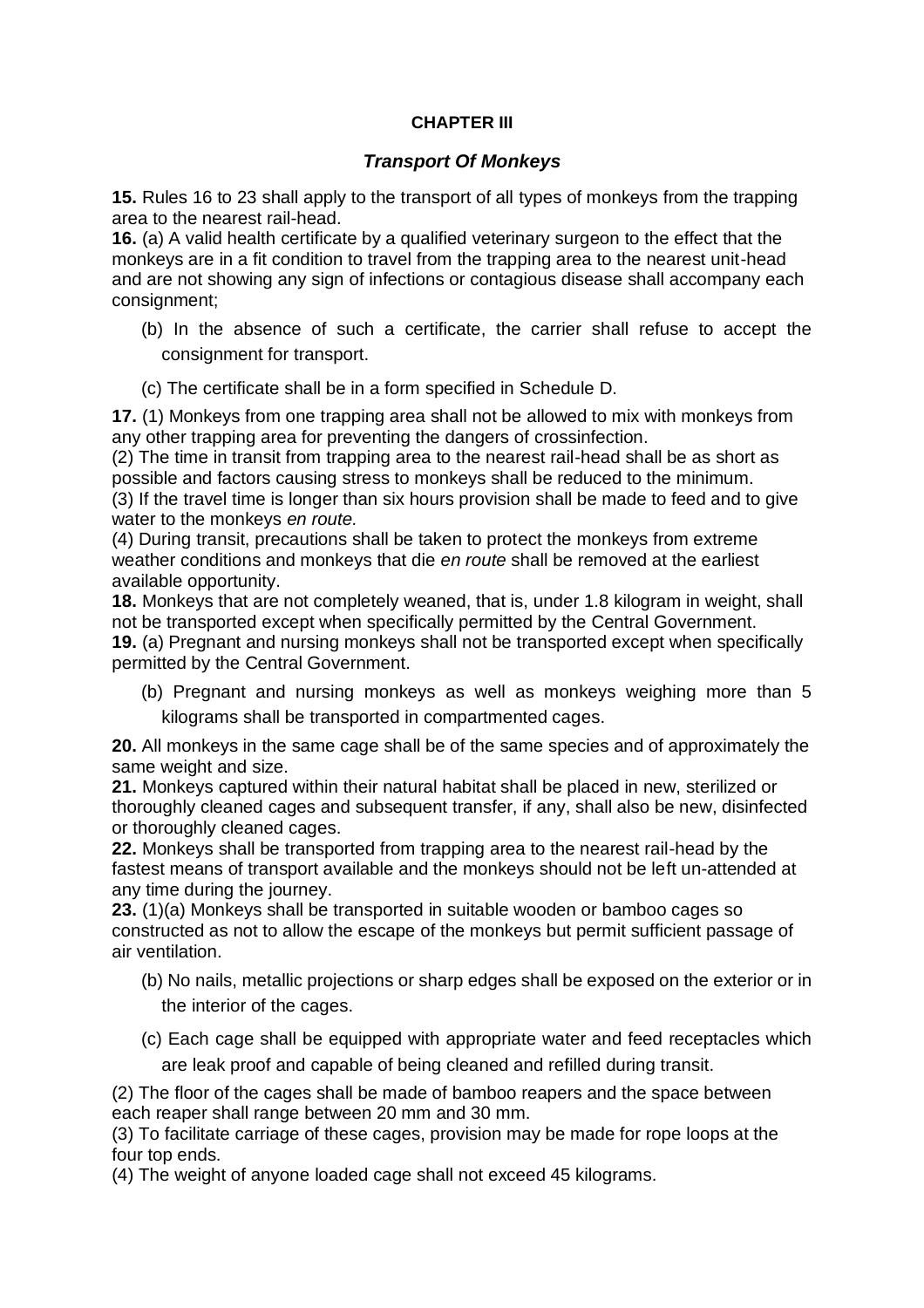- (5) The following two sizes of cages shall be used-
	- (a) 910 x 760 x 510 mm-to contain not more than twelve monkeys, weighing between 1.8 and 3.00 kilograms each or ten monkeys weighing between 3.1 and 5.0 kilograms each;
	- (b) 710 x 710 x 510 mm-to contain not more than ten monkeys weighing between 1.8 and 3.00 kilograms each or eight monkeys weighing between 3.1 and 5.00 kilograms each:

Provided that wooden cages as specified in Schedule F to these rules may also be used for carrying monkeys from the trapping area to the nearest rail-head.

(6) The construction details of two types of cages shall be given in Schedule E.

**24.** Rules 25 to 32 shall apply to transport of monkeys from a rail-head to another railhead or from a rail-head to nearest airport.

**25.** (a) Loading and unloading shall be carried out quickly and efficiently.

- (b) Cages shall be stored in such a manner that ventilation is adequate and the monkeys are not exposed to draught and direct heat or cold.
- (c) Monkeys found dead shall be removed as quickly as possible for suitable disposal.
- **26.** The transport cages shall be in accordance with specifications given in rule 28.

**27.** (1) Due provision shall be made by the sender for a sufficient supply or food and water for the journey.

(2) In case the journey is over six hours an attendant shall accompany the monkeys to supply them food, water, and such other things, on route and he shall have access to the monkeys for feeding, giving water and attention at all stations *en route.*

(3) The food and water containers shall be checked atleast every six hours and refilled, if necessary.

(4) Monkeys shall not be disturbed during the night hours.

**28.** Not more than one cage shall be placed over the other and gunny packing shall be placed between two cages, when one is placed over the other.

**29.** Monkeys shall be brought to the airport sufficiently early.

**30.** Monkeys shall be provided with food and water immediately before loading on the aircraft.

**31.** (a) The cages shall be clearly labelled showing the name, address and telephone number (if any) of the consignor and the consignee in bold red letters.

- (b) The consignee shall be informed about the train in which the consignment of monkeys is being sent and its arrival time in advance.
- (c) The consignment of monkeys to be transported shall be booked by the next passenger or mail train and should not be detained after the consignment is accepted for booking.

**32.** (a) A valid health certificate by a qualified veterinary surgeon to the effect that the monkeys are in a fit condition to travel from the nearest rail-head to another rail-head or from a rail-head to the nearest airport and are not showing any signs of infectious or contagious disease shall accompany each consignment.

- (b) In the absence of such a certificate, the carrier shall refuse to accept the consignment for transport.
- (c) The certificate shall be in a form specified in Schedule D.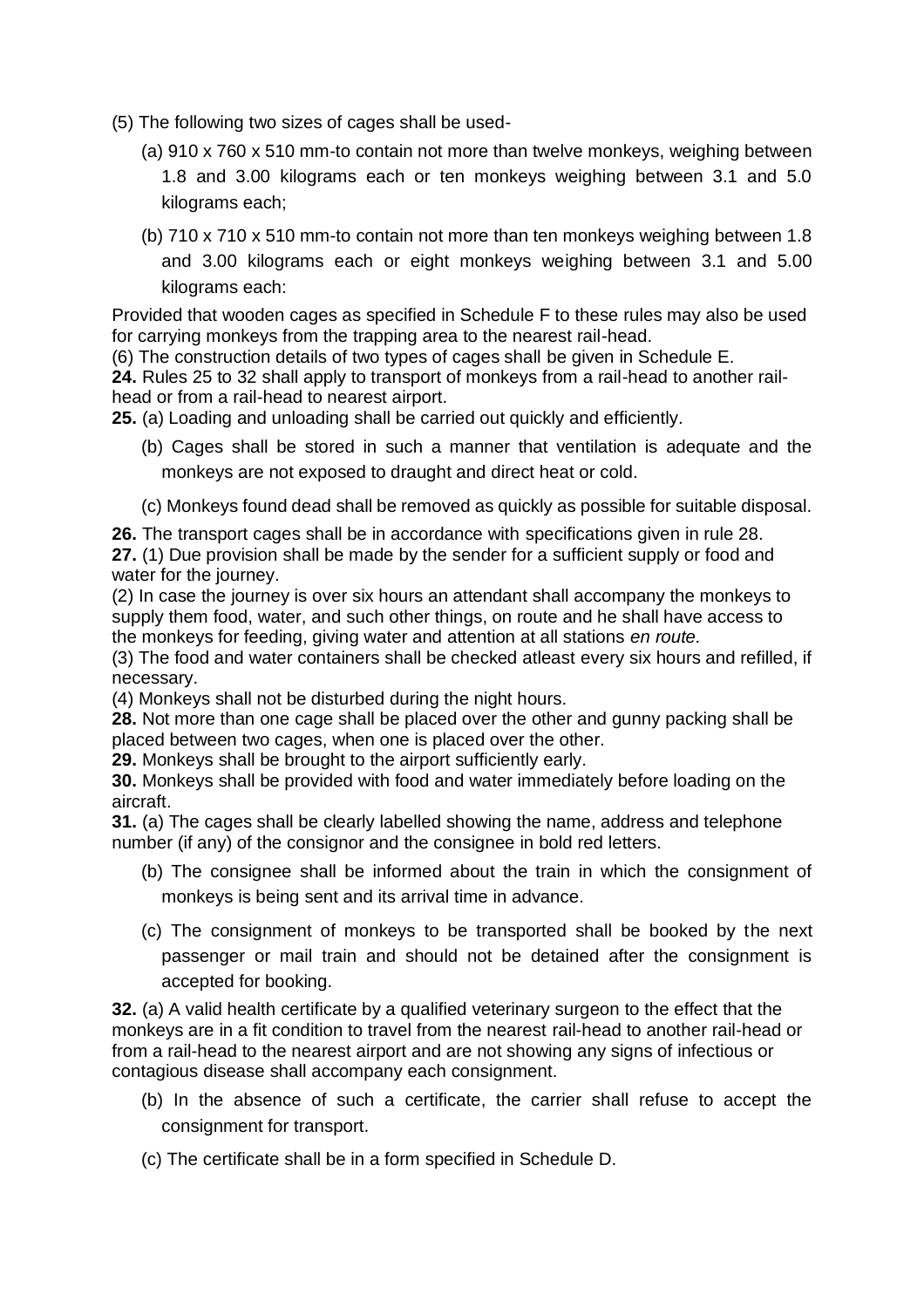**33.** Rules 34 to 45 shall apply in relation to the transport of monkeys by air.

**34.** The time in transit shall be as short as possible and' factors causing stress to monkeys shall be reduced to the minimum.

**35.** Monkeys that are not completely weaned, that is, under 1.8 kilograms in weight, shall not be transported except when specifically permitted by the Central Government. **36.** Pregnant and nursing monkeys shall not be transported except when specifically permitted by the Central Government. Pregnant and nursing monkeys and monkeys weighing over 5 kilograms shall be transported in specially designed individual cages. **37.** All monkeys in the same cage shall be of the same species and of approximately the same weight and size.

**38.** (1) In view of the danger of infection, only monkeys of the same species shall be transported in the same cabin or compartment of the aircraft.

(2) Apparently sick or disabled monkeys exhibiting external injuries or infested with parasites shall not be transported.

(3) Transport of other species of animals, birds, fish, food stuff or poisonous materials, such as pesticides and insecticides, in the same cabin or compartment shall not be permitted.

**39.** (1) At no time during transit shall the monkeys be left unattended when carried in a freighter aircraft.

(2) At least one attendant shall be present at all times when the aircraft is on the ground. **40.** (1) Monkeys shall be transported in suitable wooden cages, so constructed as not to allow the escape of the monkeys and shall allow sufficient passage of air for ventilation; no nails, metallic projections or sharp edges shall be exposed in the interior or on the exterior of such cages. Each cage shall be equipped with water and food receptacles which shall be leak-proof and be capable of being cleaned and refilled during transit. A suitable absorbent material such as saw dust shall be kept in the dropping trays.

(2) The weight of any one loaded cage shall not exceed 45 kilograms in any case.

(3) The following two sizes of cages shall be used:--

- (a) 460 x 460 x 460 mm-to contain not more than ten monkeys weighing from 1.8 to 3.0 kilograms each or four monkeys weighing from 3.1 to 5.0 kilograms each; and
- (b) 760 x 530 x 460 mm to contain not more than ten monkeys weighing from 1.8 to

3.0 kilograms each or eight monkeys weighing from 3.1 to 5.0 kilograms each.

(4) The construction details of the two types of cages shall be as given in Schedule F. (5) The construction details of the two types of cages used for the transport of pregnant and nursing monkeys shall be as given in Schedule G.

**41.** (a) The cages shall be clearly labelled showing the name, address and telephone number (if any) of the consignor and the consignee in bold red letters.

- (b) The consignee shall be informed in advance about the flight number of the freighter aircraft in which the consignment of monkeys is being sent and its arrival time.
- (c) The consignment of monkeys to be transported shall be booked by the next flight of the freighter aircraft and should not be detained after the consignment is accepted for booking.

**42.** (1) A valid health certificate by a qualified veterinary surgeon to the effect that the monkeys are fit to travel by air and are not showing any signs of infectious or contagious disease shall accompany each consignment of monkeys.

(2) In the absence of such a certificate, the carrier shall refuse to accept the consignment for shipment.

(3) The form of a certificate under sub-rule (1) be as given in Schedule D.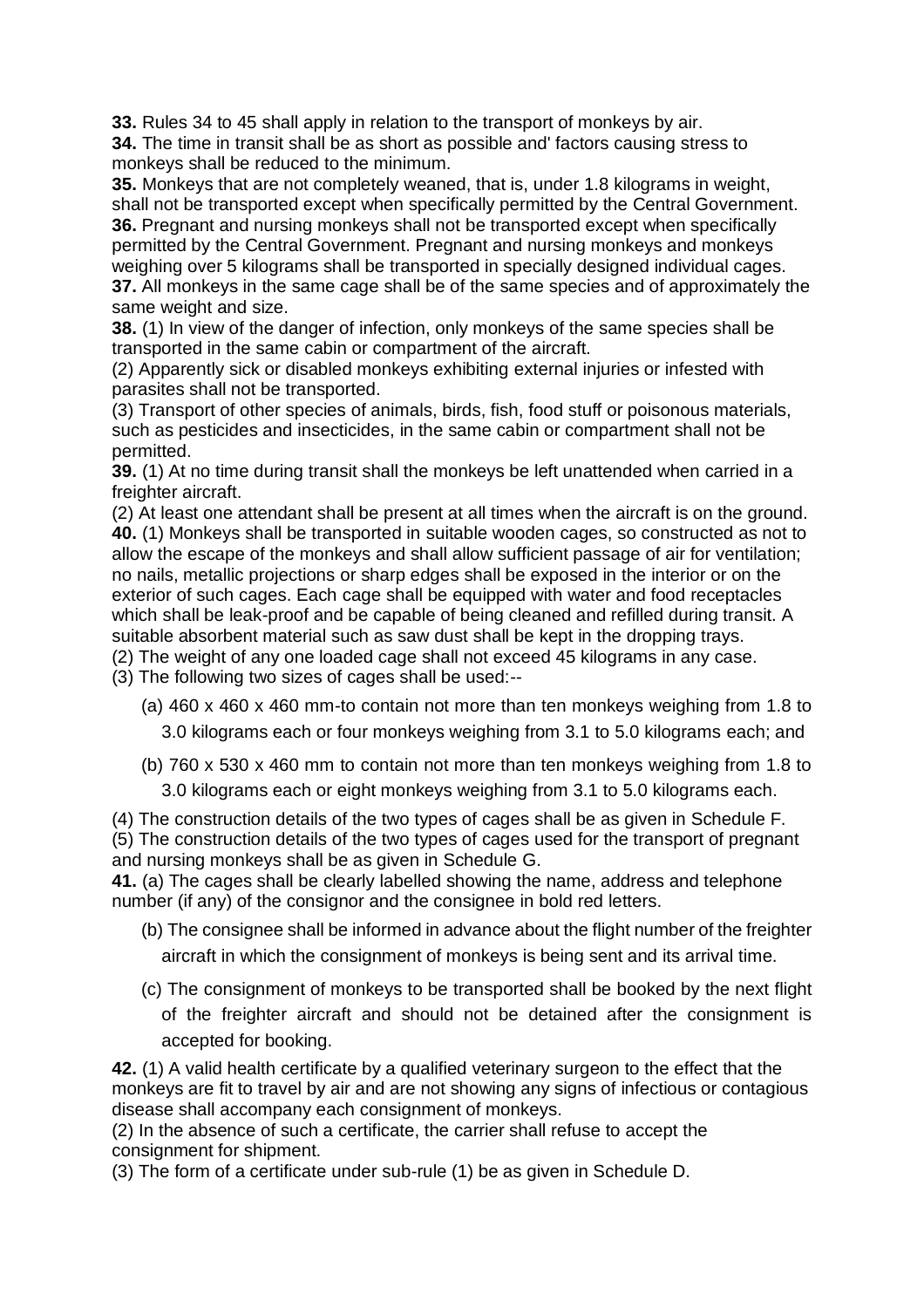**43.** (1) The air shall be changed not less than twelve times per hour and draughts shall be avoided and there shall be no dead pockets of air.

(2) Except when the monkeys are being fed and given water, they shall travel in semidarkness to make them quieter and less inclined to fight and thus given them better opportunities of resting.

**44.** The food and water containers shall be checked at every stop and refilled; if necessary, and a sufficient stock of food shall be available on the aircraft and at likely stopping places.

*Note* .-About 85 grams of food per monkey is required daily. Suitable foods are dry cereal grains or gram. It is recommended that whole gram made into biscuits or wheat meal bread should be fed. A minimum of 140 ml. of water shall be allowed for each monkey per day.

**45.** An empty cage of the usual dimensions with its sides covered except 50 mm at the top to allow for ventilation shall be provided in the freighter aircraft for housing the monkeys which fall sick or are injured during the journey.

## **CHAPTER IV**

## *Transport Of Cattle*

**46.** Rules 47 to 56 shall apply to the transport by rail or of cows, bulls, bullocks buffaloes, yaks and calves (hereinafter in these rules referred to as "cattle".

**47.** (a) A valid certificate by a qualified veterinary surgeon to the effect that the cattle are in a fit condition to travel by rail or road and are not suffering from any infectious or contagious or parasitic diseases and that they have been vaccinated against rinderpest and any other infectious or contagious or parasitic diseases shall accompany each consignment.

(b) In the absence of such a certificate, the carrier shall refuse to accept the consignment for transport.

(c) The certificate shall be in the form specified in Schedule E.

**48.** Veterinary first-aid equipment shall accompany all batches of cattle.

**49.** (a) Each consignment shall bear a label showing in bold red letters the name, address and telephone number (if any) of the consignor and consignee, the number and types of cattle being transported and quantity of rations and food provided.

- (b) The consignee shall be informed about the train or vehicle in which the consignment of cattle is being sent and its arrival time in advance.
- (c) The consignment of cattle shall be booked by the next train or vehicle and shall not be detained after the consignment is accepted for booking.

**[50.** The average space provided per cattle in Railway wagon or vehicle shall be as provided in Tables I and II as given below:--

| TABLE I                    |
|----------------------------|
| SPACE ALLOWANCE PER CATTLE |

| Cattle weighing upto 200 kg  | 1 Square Meter    |
|------------------------------|-------------------|
| Cattle weighing 200-300 kg   | 1.20 Square Meter |
| Cattle weighing 300-400 kg   | 1.40 Square Meter |
| Cattle weighing above 400 kg | 2.0 Square Meter] |

**51.** (a) Suitable rope and platforms should be used for loading cattle from vehicles.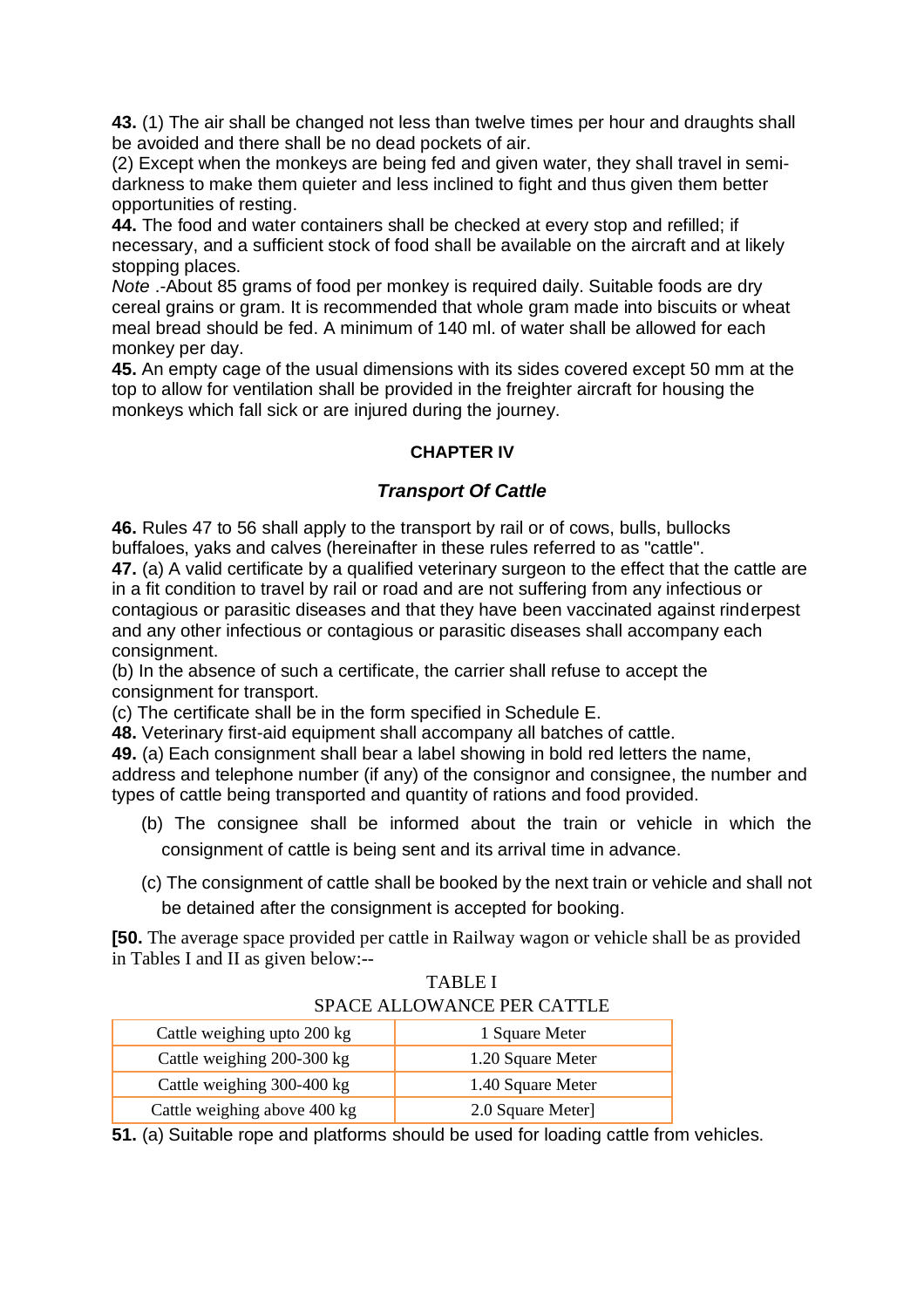- (b) In case of railway wagon the dropped door of the wagon may be used as a ramp when loading or unloading is done to the platform.
- **52.** Cattle shall be loaded after they are properly fed and given water.

**53.** Cattle in advanced stage of pregnancy shall not be mixed with young cattle in order to avoid stampede during transportation.

**54.** (1) Watering arrangements on route shall be made and sufficient quantities of water shall be carried for emergency.

(2) Sufficient feed and fodder with adequate reserve shall be carried to last during the journey.

- (3) Adequate ventilation shall be ensured.
- **55.** When cattle is to be transported by rail-
	- (a) an ordinary goods wagon shall carry not more than ten adult cattle or fifteen calves on broad gauge, not more than six adult cattle or ten calves on metre gauge, or not more than four adult cattle or six calves on narrow gauge;
	- (b) every wagon carrying cattle shall have atleast one attendant;
	- (c) cattle shall be loaded parallel to the rails, facing each other;
	- (d) rations for padding, such as straw, shall be placed on the floor to avoid injury if a cattle lies down and this shall not be less than 6 cms thick;
	- (e) rations for the journey shall be carried in the middle of the wagon;
	- (f) to provide adequate ventilation, upper door of one side of the wagon shall be kept open properly fixed and the upper door of the wagon shall have wire gauge closely welded mesh arrangements to prevent burning cinders from the engines entering the wagon and leading to fire outbreak;
	- (g) cattle wagons should be attached in the middle of the train;
	- (h) cooking shall not be allowed in the wagons nor hurricane lamps without chimneys;
	- (i) two breast bars shall be provided on each side of the wagon, one at height of 60 to 80 cm and the other at 100 to 110 cm.;
	- (j) cattle-in-milk shall be milked at least twice a day and the calves shall be given sufficient quantity of milk to drink;
	- (k) as far as possible, cattle may be moved during the nights only;
	- (l) during day time, if possible, they should be unloaded, fed, given water and rested and if in milk, milking shall be carried out.

**56.** When cattle are to be transported by goods vehicle the following precautions are to be taken, namely:--

- (a) specially fitted goods vehicles with a special type of tail board on padding around the sides should be used;
- (b) ordinary goods vehicles shall be provided with anti-slipping material, such as coir matting or wooden board on the floor and the superstructure, if low, should be raised;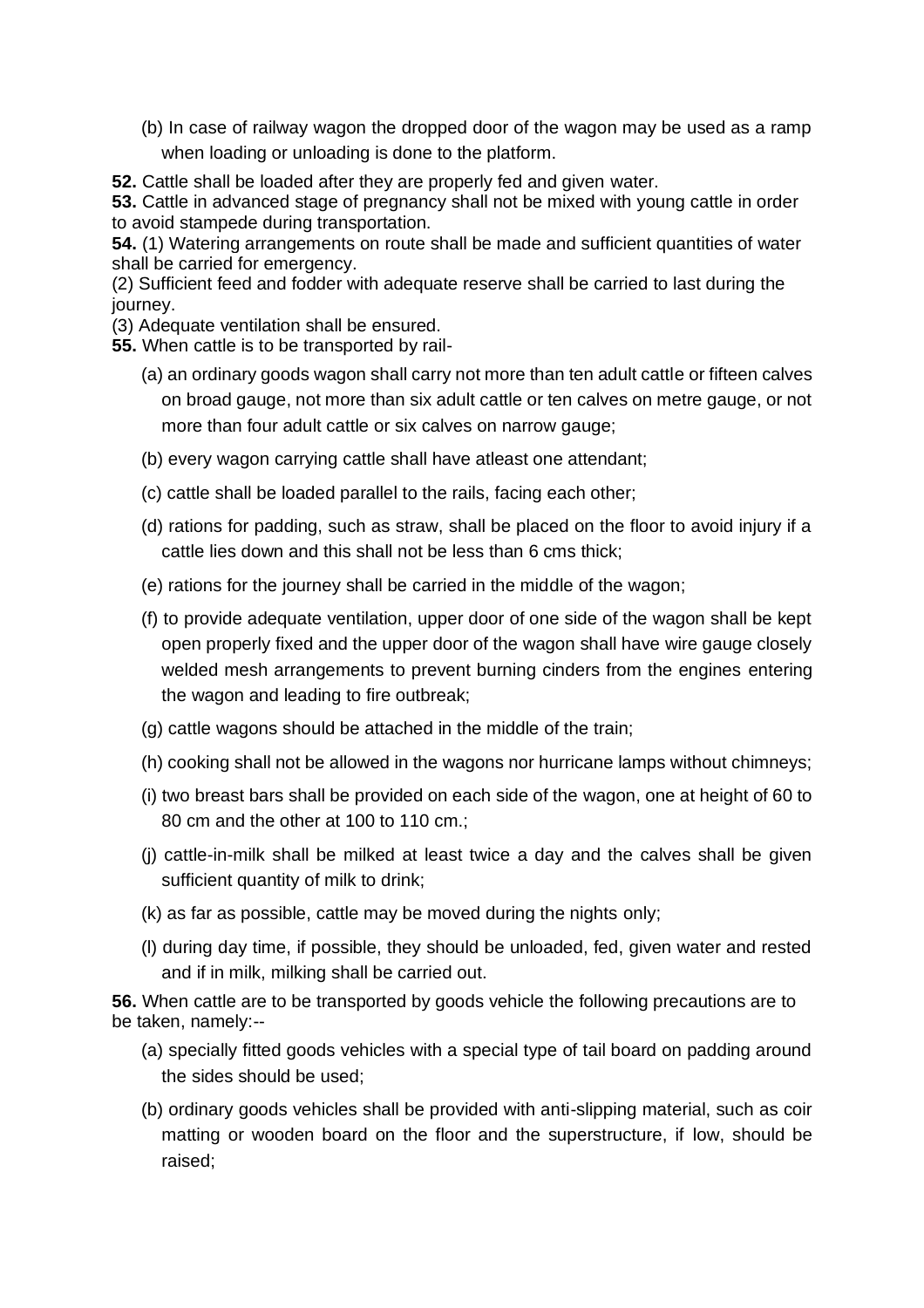- (c) no goods vehicle shall carry more than six cattle;
- (d) each goods vehicle shall be provided with one attendant;
- (e) while transporting the cattle, the goods vehicle shall not be loaded with any other merchandise; and
- (f) to prevent cattle being frightened or injured, they should preferably face the engine.

#### **CHAPTER V**

## *Transport Of Equines*

**57.** Rules 57 to 63 shall apply to the transport by rail, road or sea of horses, mules and donkeys (hereinafter in these rules referred to as "equines").

**58.** (a) A valid certificate by a qualified veterinary surgeon to the effect that the equines are in a fit condition to travel by rail; road or sea and are not suffering from any infectious contagious disease or diseases shall accompany each consignment.

(b) In the absence of such a certificate, the carrier shall refuse to accept the consignment for transport.

(c) The certificate shall be in a form specified in Schedule I.

[(d) Horses : Space requirement while being transported by road/rail

| <b>Horses</b>                           | Space in Square Meter       |
|-----------------------------------------|-----------------------------|
| <b>Stallion Horses</b>                  | 2.25                        |
| Mares (including pregnant)              | $\mathcal{D}_{\mathcal{L}}$ |
| Ponies                                  | 1.5                         |
| 6 Months to 12 Months                   | 1.4                         |
| 12 Months to 18 Months                  | 1.6                         |
| Over 18 Months and upto 2 Years         | $\mathcal{D}_{\cdot}$       |
| Mares with Foal at foot (upto 6 months) | 2.25.                       |

**59.** (a) Each consignment shall bear a lable showing in bold red letters the name, address and telephone number (if any) of the consignor and consignee, the number and type of equines being transported and quantity of rations and food provided.

- (b) The consignee shall be informed in advance about the train or vehicle or ship in which the consignment of equines is being sent and its arrival time.
- (c) The consignment of equines shall be booked by the next train or vehicle or ship and shall be accepted for booking.
- **60.** (a) Pregnant and young equines shall not be mixed with other animals.
	- (b) Different species of equines shall be kept separately.
	- (c) Equines shall be loaded after being fed and given water adequately, watering arrangements shall be made *en route* and sufficient food carried to last during the journey.
	- (d) Veterinary first-aid equipment shall accompany all batches of equines.
	- (e) Adequate ventilation shall be ensured.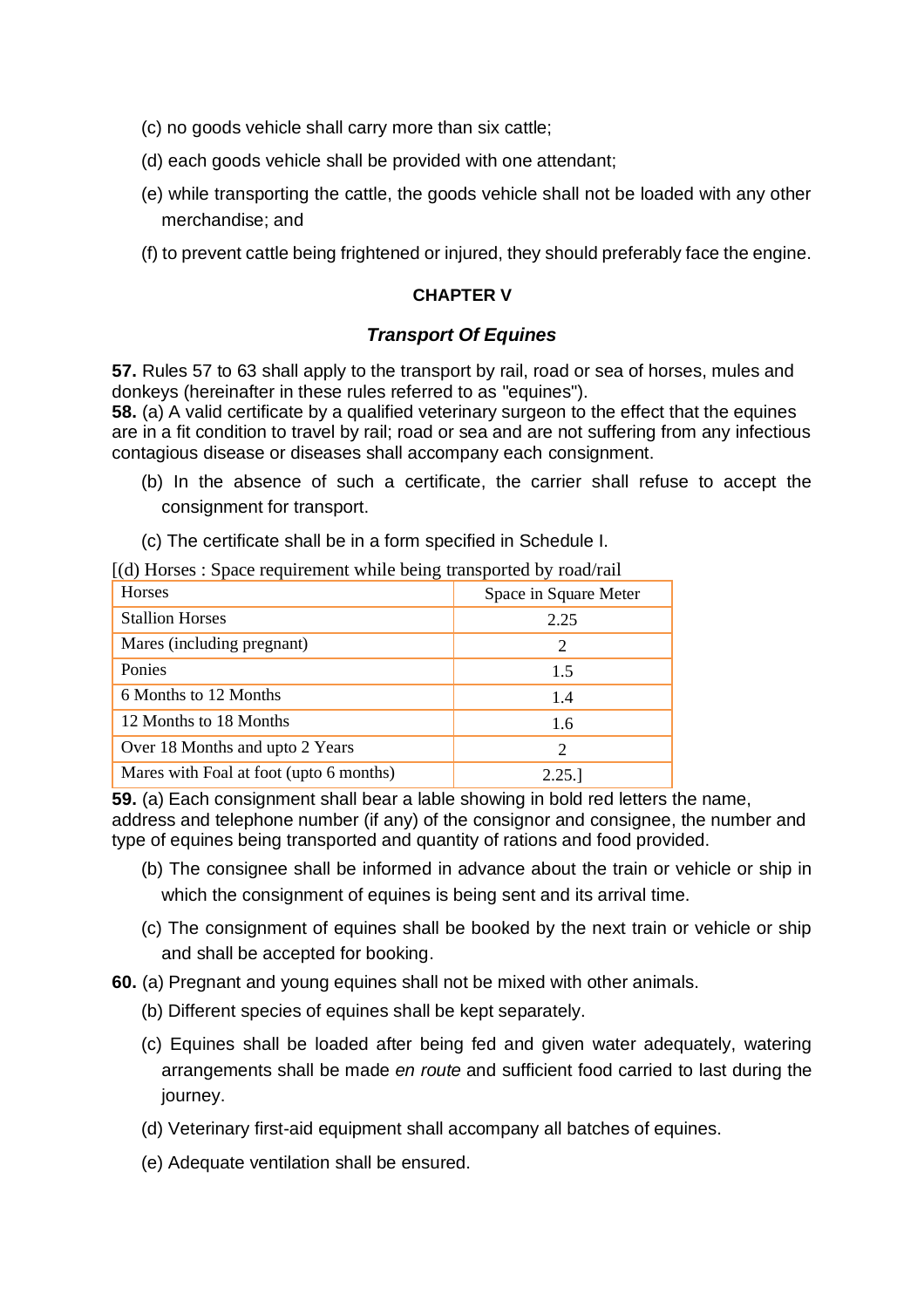- (f) Suitable ramps and platforms, improvised where not available, shall be used for loading and unloading equines.
- **61.** For the transport of equines by rail, the following precautions shall be taken:--
	- (a) equines shall be transported by passenger or mixed trains only;
	- (b) ordinary goods wagon when used for transportation shall carry not more then eight to ten horses or ten mules or ten donkeys on broad gauge and not more than six horses or eight donkeys on metre-gauge;
	- (c) extreme hot water shall be sprinkled over the wagons containing equines by the railway authorities to bring down temperature. Ice slabs in specially made containers may be placed inside the wagon, if recommended by a qualified veterinary surgeon;
	- (d) every wagon shall have two attendants if the equines are more than two in number;
	- (e) equines shall be loaded parallel to the rails, facing each other;
	- (f) material for padding, such as paddy straw, shall be placed on the floor to avoid injury if an animal lies down and this shall not be less than 6 cm thick;
	- (g) to provide adequate ventilation, upper door of the side of the wagon shall be kept upon and properly fixed and the upper door of the wagon shall have wire gauge closely welded mesh arrangements to prevent burning cinders from the engines entering the wagon and leading to fire break out;
	- (h) two breast bars shall be provided on each side of the wagon, one at a height of 50 to 80 cm and the other at 110 cm.

**62.** For the transport of equines by goods-vehicles, the following precautions shall be taken, namely:--

- (a) specially fitted vehicles with a special type of tail-board and padding around the sides shall be used;
- (b) ordinary goods vehicles shall be provided with anti slipping material on the floor and the superstructure, if low, should be raised;
- (c) bamboo poles of at least 8 cm diameter between each animal and two stout batons at the back shall be provided to prevent the animal from falling;
- (d) to prevent horses from being frightened or injured their heads should face left away from the passing traffic;
- (e) each vehicle shall not carry more than four to six equines;
- (f) each vehicle shall be provided with one attendant;
- (g) these vehicles shall be driven at a speed not more than 35 kilometers per hour.

**63.** For the transport of equines by sea the following precautions shall be taken, namely:--

(a) horses may normally be accommodated in single stalls and mules in pens, each pen holding four to five mules;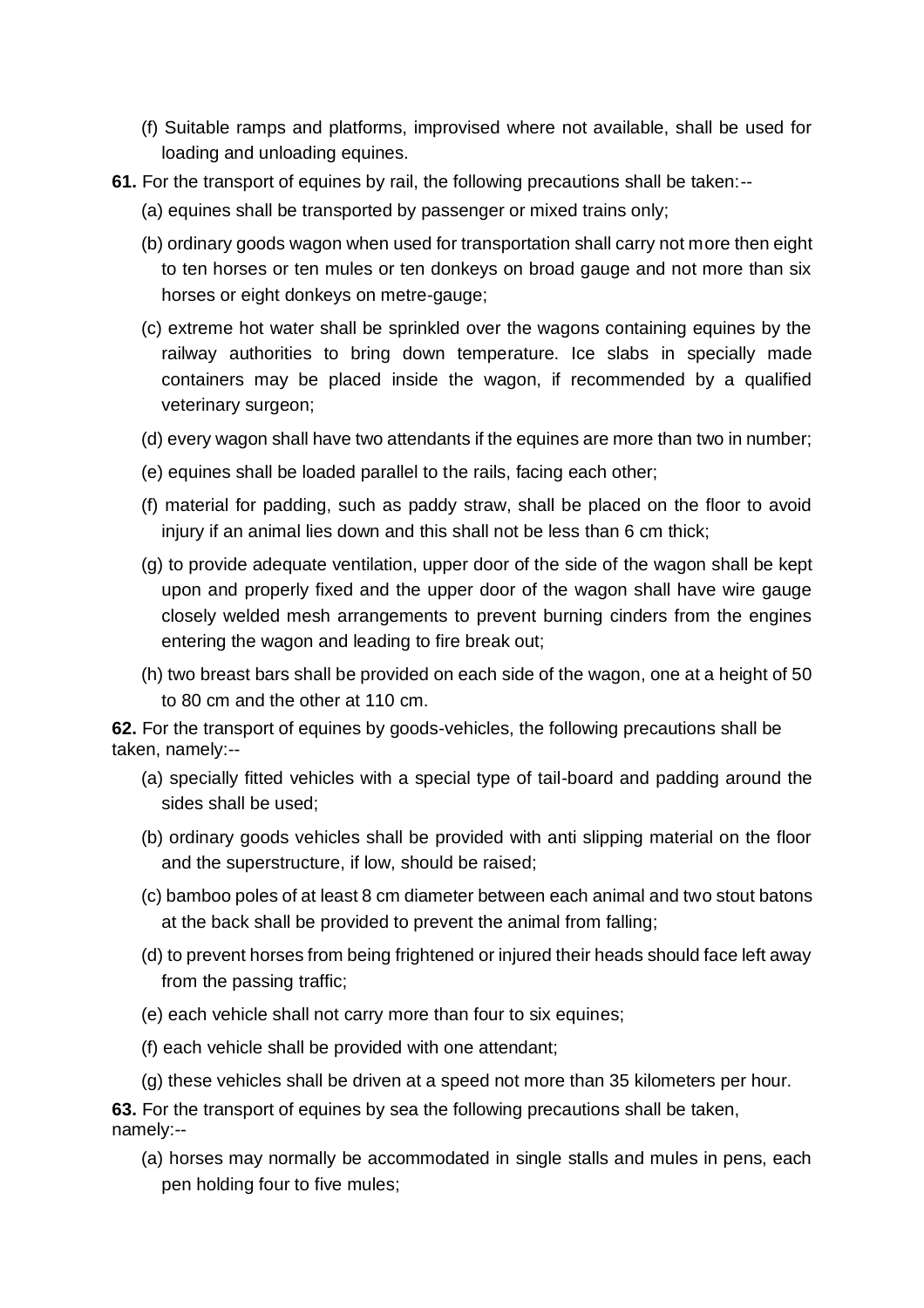- (b) ample ventilation shall be ensured by keeping portholes and providing permanent air trunks or electric blowers on all decks, and exhaust fans shall be installed to blow out foul air;
- (c) all standings shall be artwart the ship with heads facing inwards;
- (d) to avoid distress specially during hot weather, the ship may go under way immediately after embarking and disembarking shall be done as early as possible after enchoring;
- (e) colts and fillies shall be kept on the exposed decks;
- (f) a pharmacy and spare stalls for five per cent of equines shall be available;
- (g) passage between two rows of pens shall not be less than 1.5 metres.

## **CHAPTER VI**

## *Transport Of Sheep And Goats*

**64.** Rules 65 to 75 shall apply to the transport of sheep and goats by rail or road involving journeys of more than six hours.

**65.** (a) A valid health certificate by a qualified veterinary surgeon to the effect that the sheep and goats are in a fit condition to travel by rail or road and are not suffering from infectious or contagious or parasitic disease shall accompany each consignment.

- (b) In the absence of such a certificate, the carrier shall refuse to accept the consignment for transport.
- (c) The certificate shall be in a form specified in Schedule J.

**66.** (a) Each consignment shall bear a label showing in bold red letter the name, address and telephone number (if any) of the consignor and consignee, the number and type of sheep or goats being transported and quantity of rations and food provided.

- (b) The consignee shall be informed in advance about the train or vehicle in which the consignment of sheep or goats are being sent and its arrival time.
- (c) The consignment of sheep or goats shall be booked by the next train or vehicle and shall not be detained after the consignment is accepted for booking.
- **67.** (a) First-aid equipment shall accompany the sheep or goats in transit.
	- (b) Suitable ramps shall be provided for loading and unloading the sheep or goats.
	- (c) In the case of a railway wagon, when the loading or unloading is done on the platform the dropped door of the wagon shall be used as a ramp.

**68.** Sheep and goats shall be transported separately; but if the lots are small special partition shall be provided to separate them.

**69.** Rams and male young stock shall not be mixed with female stock in the same compartment.

**70.** Sufficient food and fodder shall be carried to last during the journey and watering facility shall be provided at regular intervals.

**71.** Material for padding, such as straw, shall be placed on the floor to avoid injury if an animal lies down, and this shall be not less than 5 cm thick.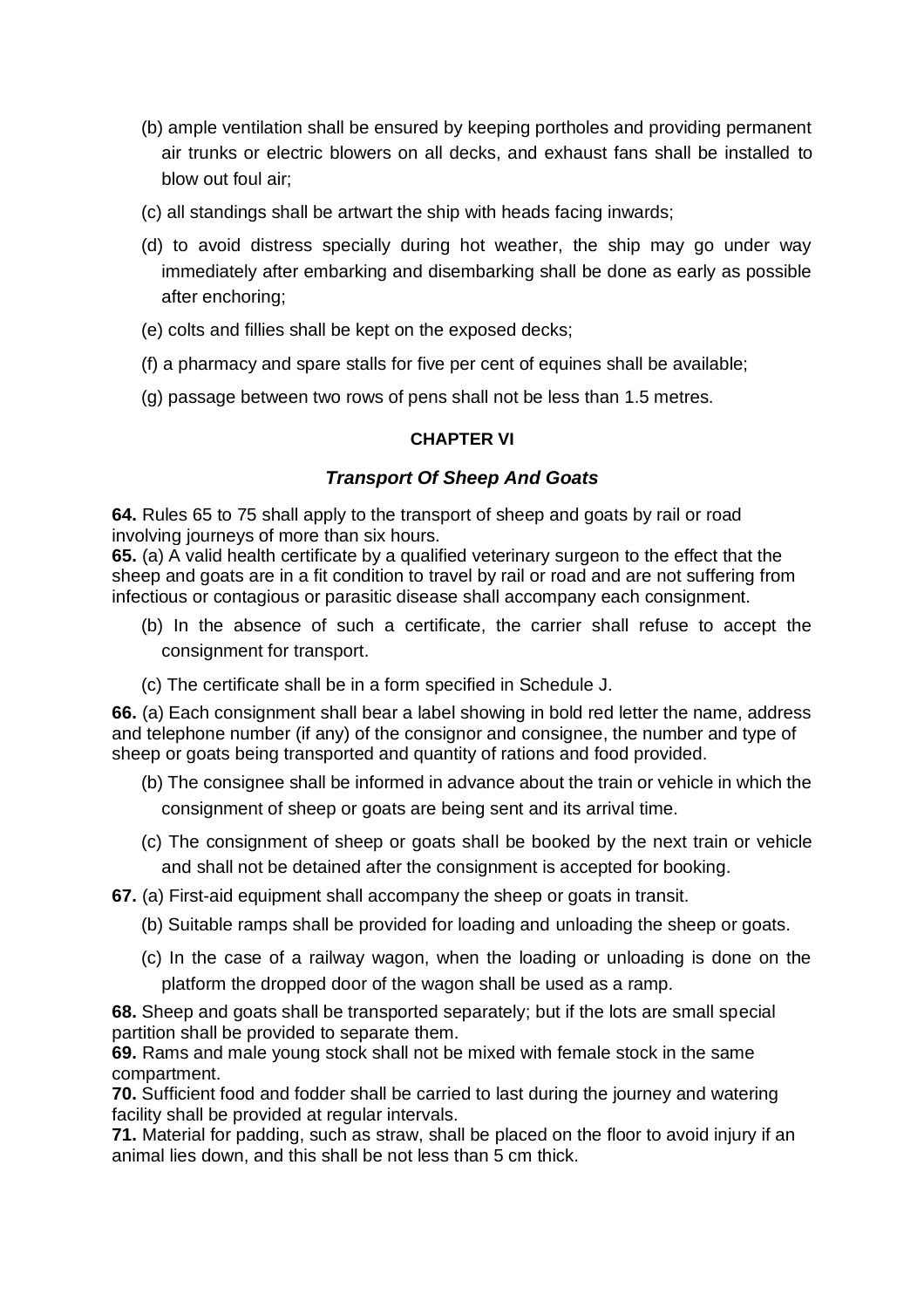**72.** The animals shall not be fettered unless there is a risk of their jumping out and their legs shall not be tied down.

**73.** The space required for a goat shall be the same as that for a woolled sheep and the approximate space required for a sheep [and Goat while being transported by rail/road shall be as under:--

| Approximate weight of animal in   | Space required in square meter |              |  |
|-----------------------------------|--------------------------------|--------------|--|
| Kilogram                          | Wooled                         | <b>Shorn</b> |  |
| Not more than 20                  | 0.17                           | 0.16         |  |
| More than 20 but not more than 25 | 0.19                           | 0.18         |  |
| More than 25 but not more than 30 | 0.23                           | 0.22         |  |
| More than 30 but not more than 40 | 0.27                           | 0.25         |  |
| More than 40                      | 0.32                           | 0.29.1       |  |

**74.** (a) No railway wagon shall accommodate more than the following number of the sheep or goats:--

|           | Broad guage  | Metre guage |                   | Narrow guage |  |
|-----------|--------------|-------------|-------------------|--------------|--|
| (1)       | (2)          | (3)         | $\left( 4\right)$ | (5)          |  |
| Area of   | Area of      | Area of     |                   | Area of      |  |
| Wagon     | Wagon        | Wagon       |                   | Wagon        |  |
| Less than | 21.11 Square | Less than   |                   | 12.5 Square  |  |
| 21.11     | Metres       | 12.5        |                   | Metres       |  |
| Square    | And          | Square      |                   | And          |  |
| Metres    | Above        | Metres      |                   | Above        |  |
| 70        | 100          | 50          |                   | 60           |  |

(b) Adequate ventilation shall be provided in every wagon">(b) Adequate ventilation shall be provided in every wagon. Upper door of one side of wagon shall be kept open and properly fixed and the upper door of the wagon shall have wire guage closely welded mesh arrangements to prevent burning cinders from the engines entering the wagon and leading to fire breakout.

**75.** (1) Goods vehicles of capacity of 5 or 4.5 tons, which are generally used for transporting animals, shall carry not more than forty sheep or goats.

(2) In the case of large goods vehicles and wagons, partition shall be provided at every two or three metres across the width to prevent the crowding and trapping of sheep and goats.

(3) In the case of ewes, goats or lambs or kids under six weeks of age, separate panels shall be provided.

# **[CHAPTER VII]**

# *Transport Of Poultry By Rail, Road And Air*

**76. Definition** .-In this Chapter, unless the context otherwise requires, "Poultry" includes day old chicks and turkey poults, chickens, quails, guinea fowls, ducks, geese and turkeys.

**77. General requirement** .-In transport of poultry by rail, road or air,-

- (a) the containers shall be properly cleaned and sterilised before the poultry is placed in them;
- (b) poultry shall not be exposed to the sunlight, rain and direct blast of air during transport;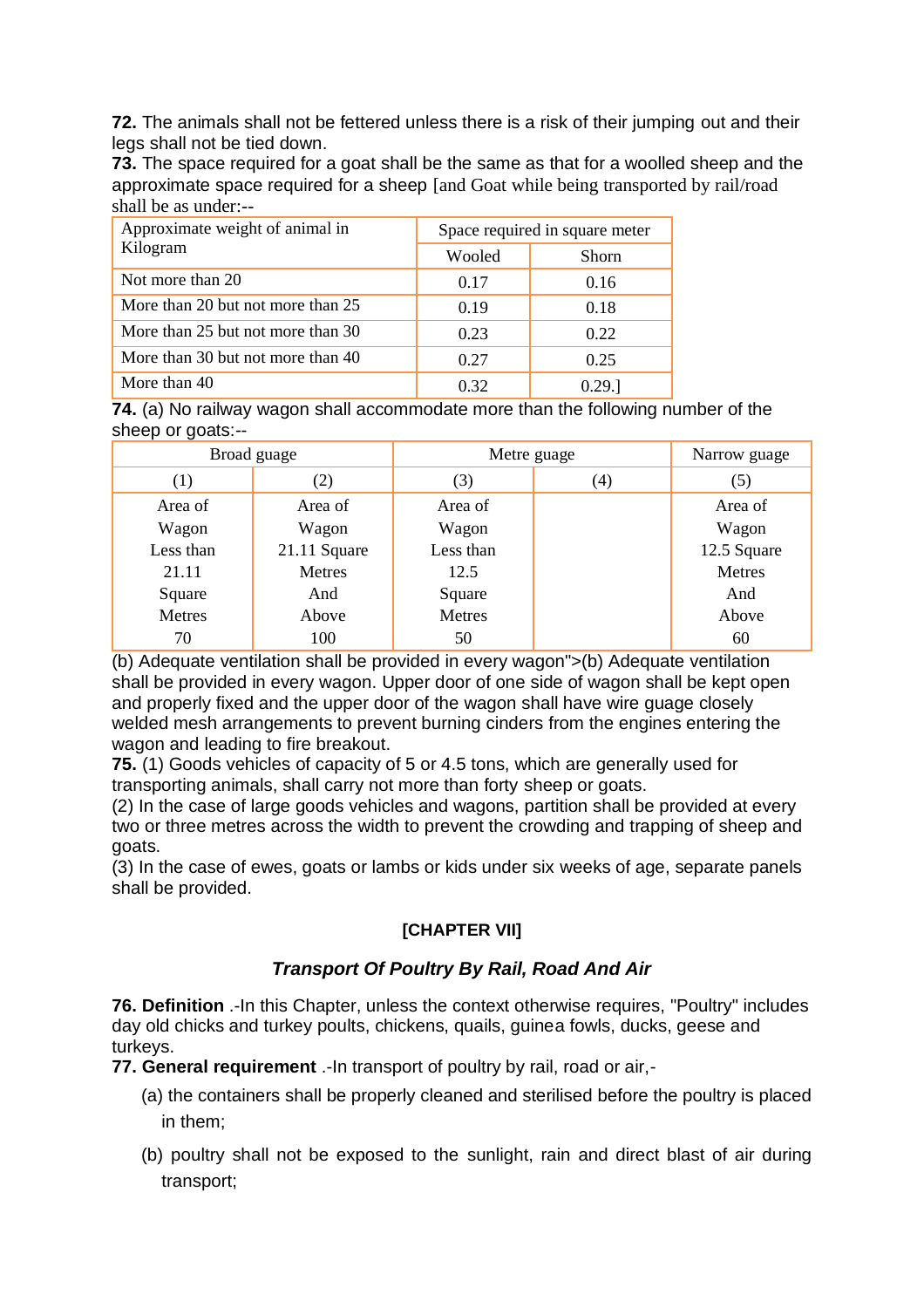(c) poultry shall not be transported when the temperature exceeds 25 degree Celsius or when the temperature falls below 15 degree Celsius.

**78. Day-old chicks and turkey poults** .-In transport of day old chicks and poultry by rail, road and air-,-

(a) Chicks and poults shall be packed and dispatched immediately after hatching and shall not be stored in boxes for any length of time before dispatch.

*Note* .-In the said transport endeavour shall be made by the consignor or his agent so that consignments shall arrive at destination within the shortest possible time after being taken out of the incubator. Seventy-two hours shall normally be regarded as the maximum period to be taken from incubator to brooder in winter and 48 hours in summer;

- (b) chicks or poults shall not be fed or watered before and during transportation;
- (c) every effort shall be made to ensure that chicks and poults arrive as quickly as possible at the dispatching site;
- (d) personal attention shall be given by the consignor of the forwarding agent to ensure that all consignments are kept out of direct sunlight rain and heat;
- (e) care shall be taken to carry the boxes in a level position so that chicks are not in danger of falling over on to their backs and the putting up of other merchandise over and around chick boxes shall be avoided.

**79. Poultry other than day-old chicks and turkey poults** .-In transport of poultry other than day old chicks and turkey poult by rail road or air-,-

- (a) the poultry to be transported shall be healthy and in good condition and shall be examined and certified by a veterinary doctor for freedom from infectious diseases and fitness to undertake the journey;
- (b) poultry transported in the same container shall be of the same species and of the same age group;
- (c) poultry shall be properly fed and watered before it is placed in containers for transportation and extra feed and water shall be provided in suitable troughs fixed in the containers;
- (d) arrangements shall be made for watering and feeding during transportation and during hot weather, watering shall be ensured every six hours;
- (e) male stock shall not be transported with female stock in the same container.

**80. Road travel** .-In transport of poultry by road the container shall not be placed one on the top of the other and shall be covered properly in order to provide light, ventilation and to protect from rain, heat and cold air.

**81. Rail travel** .-In transport of poultry by rail,-

- (a) in case the journey is for more than twelve hours, an attendent shall accompany the consignment;
- (b) poultry shall not be exposed to rain or direct blast of air,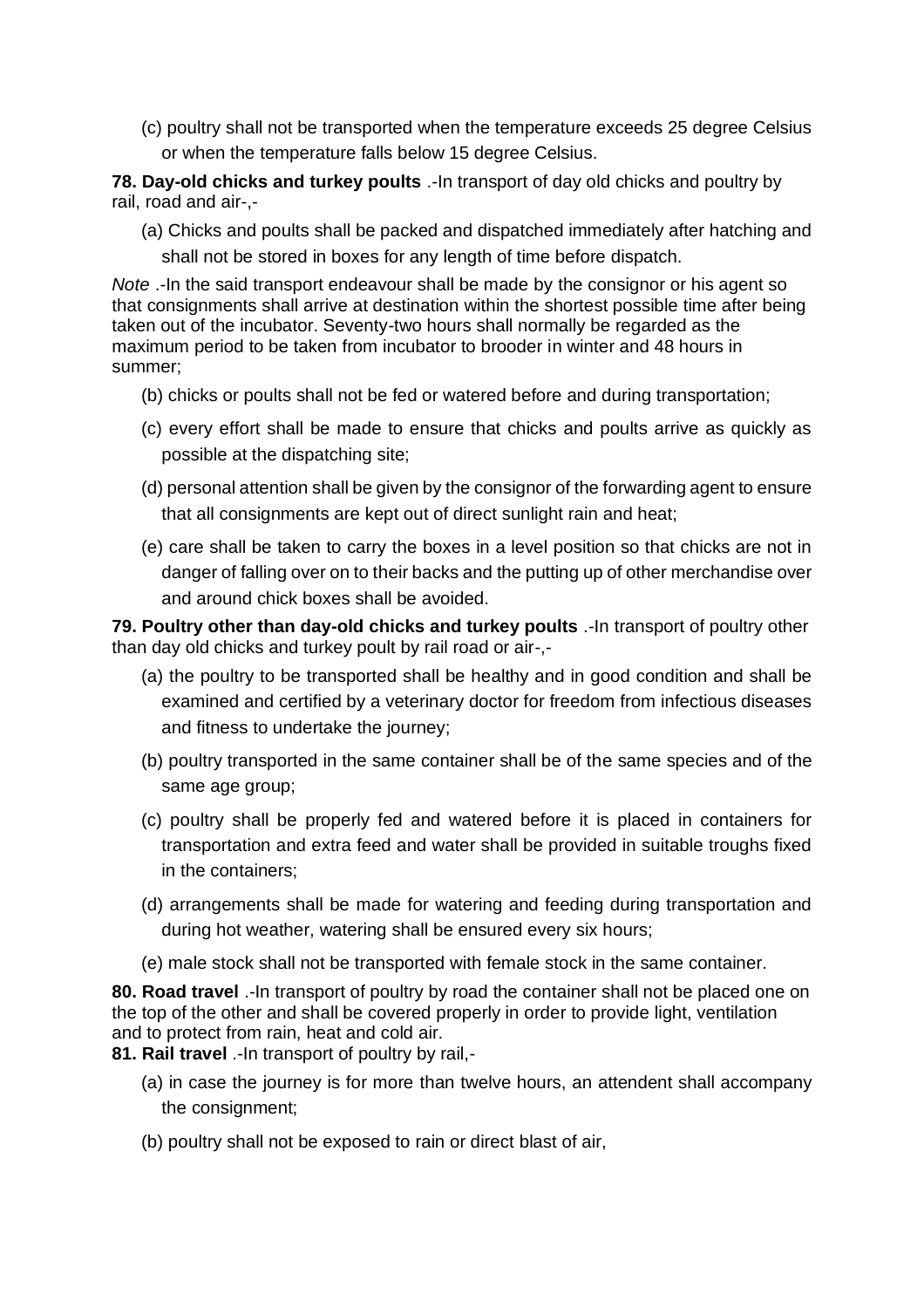(c) as far as possible poultry shall be transported in wagons having adequate facilities for ventilation and no other merchandise which may result in mortality of birds shall be loaded in the same wagon.

**82. Air travel** .-In transport of poultry by air or for international transport the containers carrying poultry shall be kept near the door and shall be unloaded immediately on arrival.

**83. Containers for transportation** .-In transport of poultry by rail, or air-,-

- (a) containers used to transport poultry shall be made of such material which shall not collapse or crumble and they shall be well ventilated and designed to protect the health of poultry by giving it adequate space and safety;
- (b) the containers shall be so designed as to render it impossible for birds to crowd into the corners during transportation, and to avoid danger of boxes being stocked so close together as to interfere with ventilation;
- (c) all the containers shall be clearly labelled showing the name, address and telephone number of the consignor and the consignee;
- (d) the minimum floor space per bird and the dimensions of the containers for transporting poultry shall be as specified in the table below, namely:--

| S. No. Kind<br>of poultry |                                                    |                 | Minimum |       | Dimension | Number in<br>a container |
|---------------------------|----------------------------------------------------|-----------------|---------|-------|-----------|--------------------------|
|                           |                                                    | Floor space     | Length  | Width | Height    |                          |
|                           |                                                    | Cm <sub>2</sub> | cm      | cm    | cm        |                          |
| (i)                       | Month old<br>chickens                              | 75              | 60      | 30    | 18        | 24                       |
| (ii)                      | Three<br>month old<br>chickens                     | 230             | 55      | 50    | 35        | 12                       |
| (iii)                     | Adult stock<br>(excluding<br>geese and<br>turkeys) | 480             | 115     | 50    | 45        | 12                       |
| (iv)                      | Geese and<br>turkeys                               | 900             | 120     | 75    | 75        | 10 youngs                |
|                           |                                                    | 1300            | 75      | 35    | 75        | 2 growing                |
|                           |                                                    | 1900            | 55      | 35    | 75        | 1 grown up               |
| (v)                       | Chicks                                             |                 | 60      | 45    | 12        | 80                       |
| (vi)                      | Poult                                              |                 | 60      | 45    | 12        | 60                       |

TABLE

**84. Special requirement of containers for chicks and poults** .-In transport of poultry by road, rail or air,--

(a) wire mesh or a net of any material shall not be used as a bottom for the containers;

(b) the container shall be properly secured to avoid pilferage;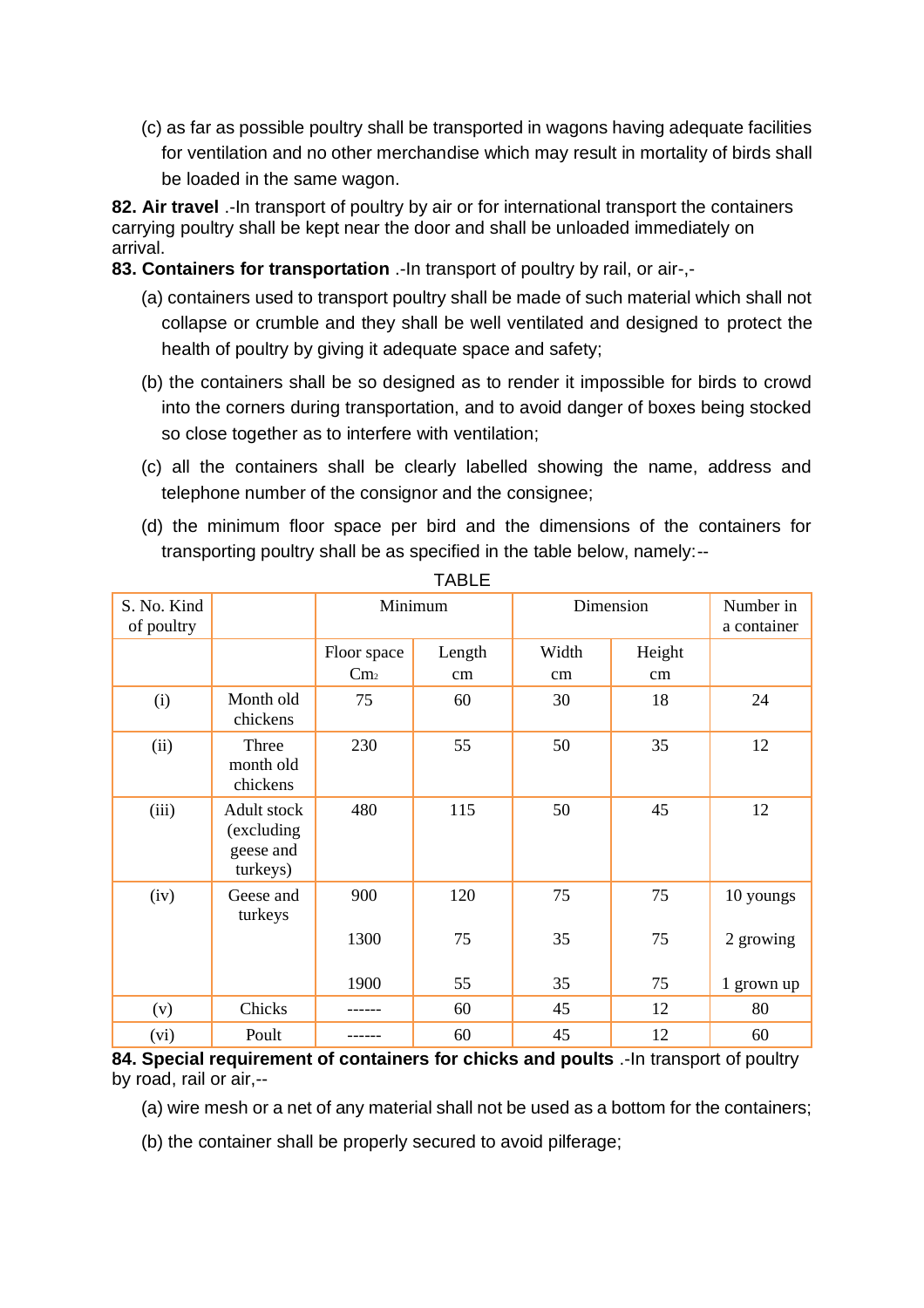- (c) the following instruction shall be printed on a label and fixed to the lid or printed directly on sides, namely "Care in Transit";
- (d) the consignee shall be informed about the train, transport or flight number and its time of arrival well in advance;
- (e) poultry shall not be transported continuously for more than 6 hours and whole batch shall be inspected at every 6 hours interval;
- (f) the transportation shall not remain stationary for more than 30 min and during this period, it shall be parked in shade and arrangements shall be made for feeding and watering;
- (g) all precautions against fire shall be taken and provision of fire extinguishers in transport shall be provided.

# **CHAPTER VIII**

# *Transport Of Pigs By Rail Or Road*

**85. Definition** .-In this Chapter, unless context otherwise requires, "pigs" includes piglets, hogs, hoglets and animals of pigs family.

**86. Duration of travel** .-Rules 87 to 95 shall apply to the transport of pigs by rail or road involving journeys of more than six hours.

**87. Health certificate** .-(1) A valid health certificate by a veterinary doctor to the effect that the pigs are in a fit condition to travel by rail or road and are not suffering from infectious or contagious or parasitic disease shall accompany each consignment in the transport of pigs by rail or road.

(2) In the absence of a certificate under sub-rule (1) the carrier shall refuse to accept the consignment for transport.

(3) The certificate under sub-rule (1) shall be in a form specified in Schedule K.

**88. Identification of consignor and consignee** .-For the purpose of this Chapter-

- (a) each consignment shall bear a label showing in bold red letters the name, address and telephone number (if any) of the consignor and consignee, the number and type of pigs being transported and quantity of rations and food provided to them;
- (b) the consignee shall be informed in advance about the train or vehicle in which the consignment of pigs is being sent and its arrival time;
- (c) the consignment of pigs shall be booked by the next train or vehicle and shall not be detained after the consignment is accepted for booking.

**89. First aid** .-In transport of pigs by rail or road-,-

- (a) first-aid equipment shall accompany the pigs;
- (b) suitable ramps shall be provided for loading and unloading the pigs;
- (c) in the case of a railway wagon, when the loading or unloading is done on the platform the dropped door of the wagon shall be used as a ramp.

**90. Group of pigs** .-In transport of pigs by rail or road, male young stock shall not be mixed with female stock in the same compartment.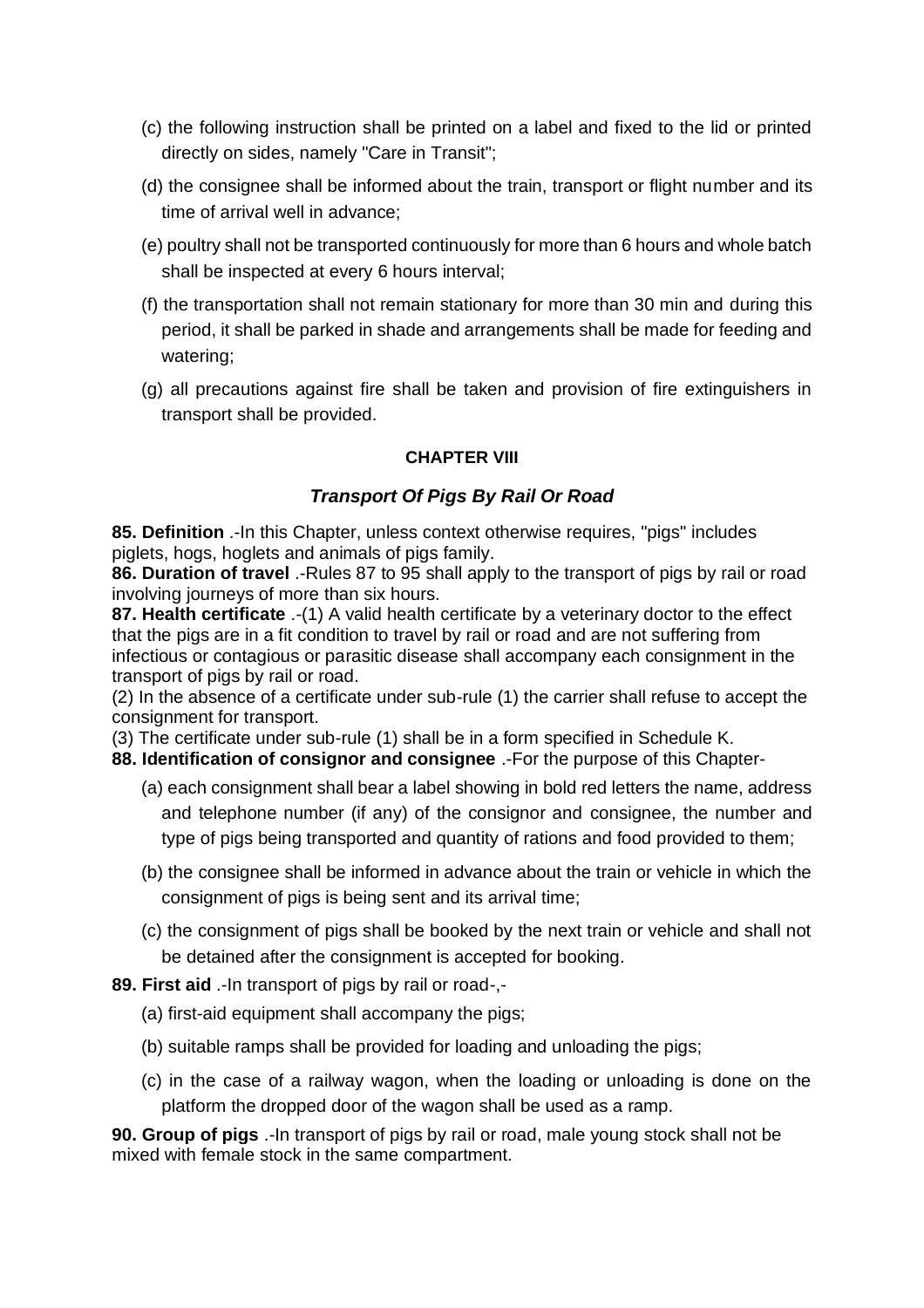**91. Facility of food and water** .-In transport of pigs by rail or road, sufficient food and fodder shall be carried to last during the journey and watering facility shall be provided at regular intervals.

**92. Padding of floor during travel** .-In transport of pigs by rail or road, material for padding such as straw, shall be placed on the floor to avoid injury if an animal lies down, and this shall be not less than 5 cm. thick.

**93. Ban on fettering** .-In transport of pigs by rail or road, the animals shall not be fettered unless there is a risk of their jumping out and their legs shall not be tied down. **94. Space requirement during rail travel** .-In transport of pigs by rail,--

(a) no railway wagon shall accommodate more than the number of pigs as specified in the Table below:--

| Broad gauge                                                                                                           | Metre gauge                                                               |                                                                          | Narrow gauge |
|-----------------------------------------------------------------------------------------------------------------------|---------------------------------------------------------------------------|--------------------------------------------------------------------------|--------------|
| (1)                                                                                                                   | (2)                                                                       |                                                                          | (3)          |
| 1[Area of wagon<br>VPU having<br>Floor Area 63.5<br>Square meter<br>Number of pigs:<br>104<br>$(0.61 \text{ square})$ | Area of wagon<br>Less than 12.5<br>Square metres<br>Number of pigs:<br>25 | Area of wagon<br>More than 12.5<br>Square metres<br>Number of<br>pigs:30 | Not allowed  |

(b) adequate ventilation shall be provided in every wagon and the upper door of one side of wagon shall be kept open and properly fixed and the upper door of the wagon shall have wire gauge, closely welded mesh arrangements to prevent burning cinders from the engines entering the wagon and leading to fire breakout.

**95. Space requirement during road travel** .-In transport of pigs by road,--

[(a) Maximum Number of pigs permitted for commonly sized road vehicle

| S1.<br>No. | Type of<br>Animal | Maximum Number of Pigs Permitted for road vehicles |                   |             |                  |
|------------|-------------------|----------------------------------------------------|-------------------|-------------|------------------|
|            |                   | Vehicle                                            | Vehicle           | Vehicle     | Vehicle          |
|            |                   | having size                                        | having size       | having size | having size      |
|            |                   | 5.6m x                                             | 5.15m x           | 3.03m x     | 2.9m x           |
|            |                   | 2.35m                                              | 2.18 <sub>m</sub> | 2.18m       | 2.0 <sub>m</sub> |
|            | Weaner            | 43                                                 | 37                | 22          | 19               |
| 2.         | Young             | 31                                                 | 26                | 15          | 13               |
| 3.         | Adult             | 21                                                 | 18                | 10          | 9                |

Note.-For the purpose of pigs of all breeds, ages and sex, the following Space allowances shall apply:-

- (a) Weaner-Piglet which has just been separated from the mother for the purpose of independent rearing and commonly in the weight range of 12 kg-15 kg.
- (b) Young-Male or female pig between 03 to 06 months of age and Commonly in the weight range of 15 kg.-50kg.
- (c) Adult-A male or female pig above 06 months of age and having weight more than 50 kg.]
- (b) in the case of large goods vehicles and containers, partition shall be provided at every two or three metres across the width to prevent the crowding and trapping of pigs;
- (c) in the case of pigs under six weeks of age, separate panels shall be provided.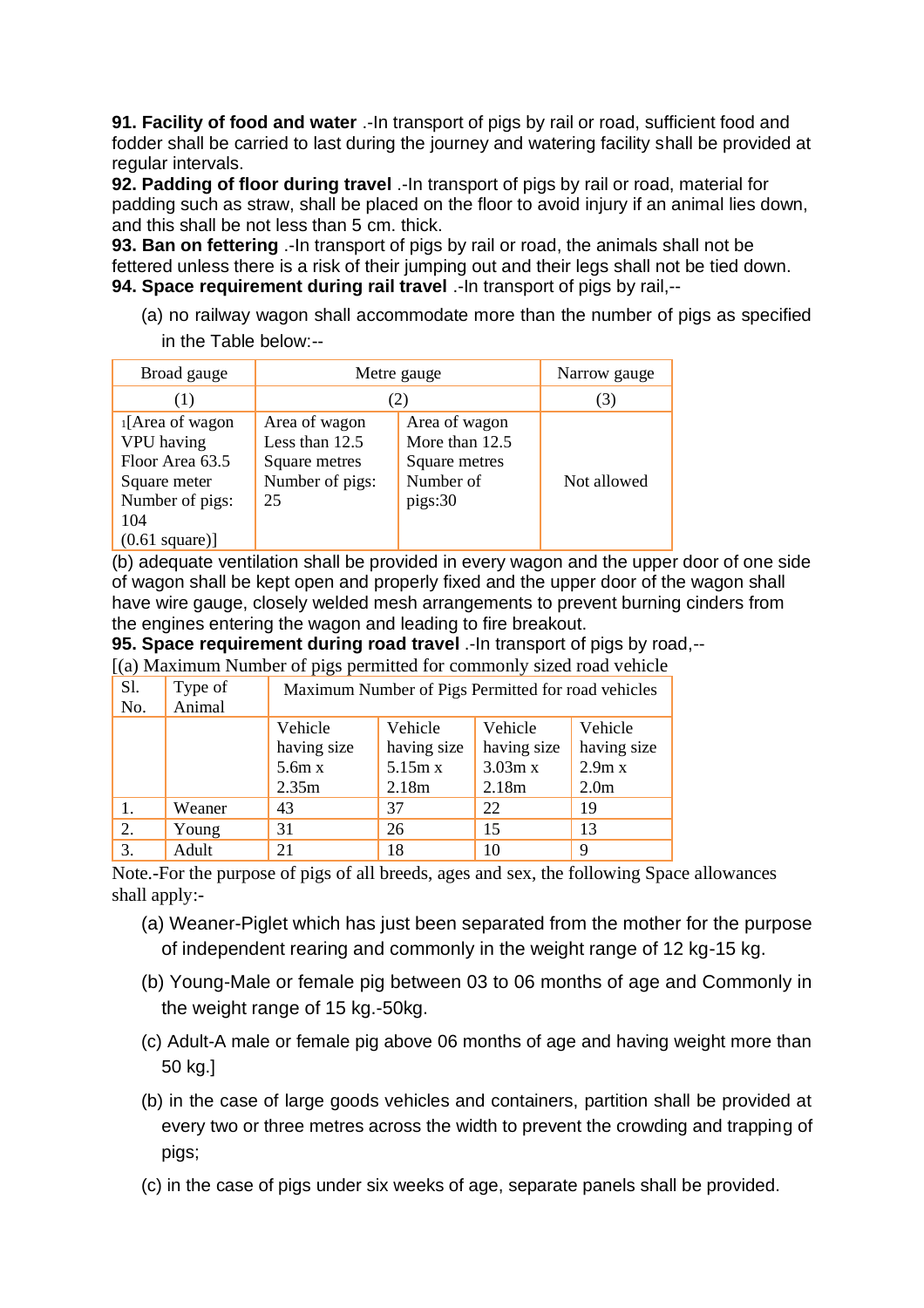#### **CHAPTER IX**

#### *Miscellaneous*

**96. Issue of certificate before transportation** .-(1) A valid certificate issued by an officer or any person or Animal Welfare Organisation duly recognised and authorised for this purpose by the Animal Welfare Board of India or the Central Government shall be procured by any person making transport of any animal before transportation of such animal verifying that all the relevant Central and State Acts, rules and orders pertaining to be said animals including the rules relating to transport of such animals have been duly complied with and that the animal is not being transported for any purpose contrary to the provision of any law.

(2) In the absence of such certificate, the carrier shall refuse to accept the consignment for transport.

*Explanation* .-For the purposes of this rule the certificate shall be issued in such form as may be specified for this purpose by the Central Government.

**97. Cancellation of permit or authorisation for transport** .-(1) In the event of contravention or non-compliance of any of the rules contained in these rules for transport of animals, if it is pointed out in writing by any officer or persons or Animal Welfare Organisation authorised for this purpose by the Animal Welfare Board of India or the Central Government, then, any permit or authorisation issued for such transport shall be immediately cancelled by the concerned authority and it shall be the duty of the police to stop the further transport even from the intermediary station and proceed against the said offenders and deal with the animal in accordance with law.

(2) The custody of the animals immediately after unloading from the rail wagons, truck or any other vehicle shall be given to the authorised Animal Welfare Organisation if available, till the competent authority or the Magistrate having jurisdiction decides about their care and upkeep.

**98. General conditions of transport** .-(1) Animals to be transported shall be healthy and in good condition and such animals shall be examined by a veterinary doctor for freedom from infectious diseases and their fitness to undertake the journey, provided that the nature and duration of the proposed journey shall be taken into account while deciding upon the degree of fitness.

(2) An animal which is unfit for transport shall not be transported and the animals who are new born, diseased, blind emaciated, lame, fatigued or having given birth during the preceding seventy two hours or likely to give birth during transport shall not be transported.

(3) Pregent and very young animals shall not be mixed with other animals during transport.

(4) Different classes of animals shall be kept separately during transport.

(5) Diseased animal, whenever transported for treatment, shall not be mixed with other animals.

(6) Troublesome animals shall be given tranquilisers before loading during transport. (7) Animals shall be transported in their on-farm social groups (established atleast one week prior to journey).

## **SCHEDULE - A**

(See rule 4)

#### *PROFORMA FOR CERTIFICATE OF FITNESS TO TRAVEL DOGS/CATS*

This Certificate should be completed and signed by a qualified Veterinary Surgeon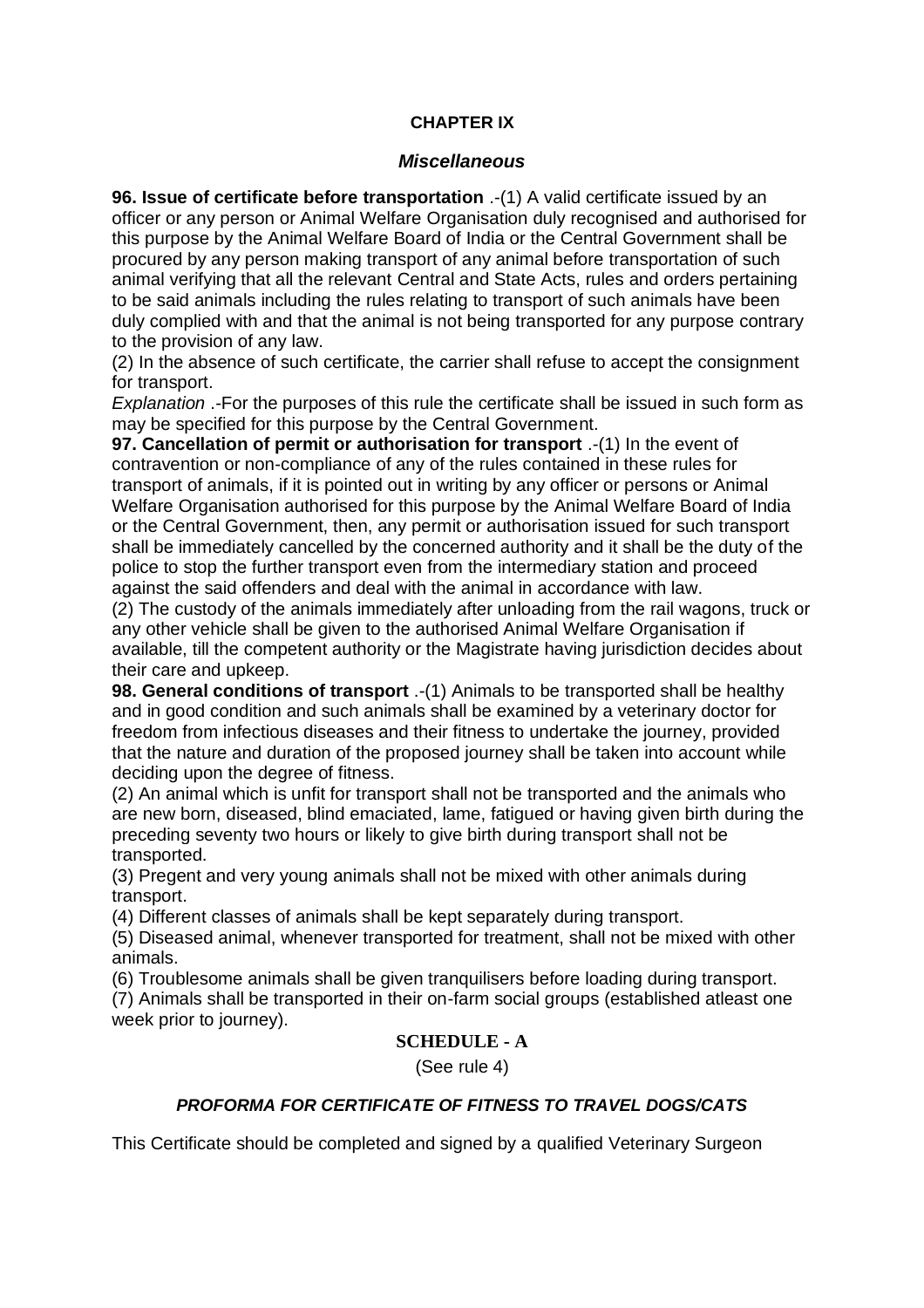Date and time of examination

............................................................................................................................................. ........................................................................................... Species of dogs/cats ............................................................................................................................................. ....................................................................................................... Number of cages ............................................................................................... Number of Dogs/cats............................................................................................................................. .......... Breed and identification marks, if any ............................................................................................................................................. .................................................................................... Transported from .........................................................................................To ......................Via................................................................................................................. ......................... I hereby certify that I have read rules 8 to 14 in Chapter 11 of the Transport of Animals Rules, 1978.

1. That, at the request of (consignor) ........................................I have examined the above mentioned dogs/cats in their travelling cages not more than 12 hours before their departure.

2. That each of the dogs/cats appeared to be in good health, free from signs of injury, contagious and infectious disease including rabies and in a fit condition to travel by rail/road/inland/waterway/sea/air.

3. That the dogs/cats were adequately fed and watered for the purpose of the journey.

4. That the dogs/cats have been vaccinated.

(a) Type of vaccine/s:

(b) Date of vaccination/s:

| Qualifications |
|----------------|
|                |

#### **SCHEDULE - B**

(See rule 11)

## *SIZE AND TYPE OF CRATE FOR TRANSPORT OF DOGS*

The design of the cage mentioned in rule 11 in Chapter 11 of the Transport of Animals Rules, 1978 shall be as per the design as printed on page 7 of IS: 4746 - 1968 published by the Indian Standards Insitution.

*All dimensions in centimetres*

*By Rail/Road/Inland Waterways Sea, By Air*

| $A \times 1 - 1/2$ | $A + C + 10$ |
|--------------------|--------------|
| Α                  | $D + 2 + 10$ |
| $B + 15$           | $B + -10$    |
|                    |              |
|                    |              |
|                    |              |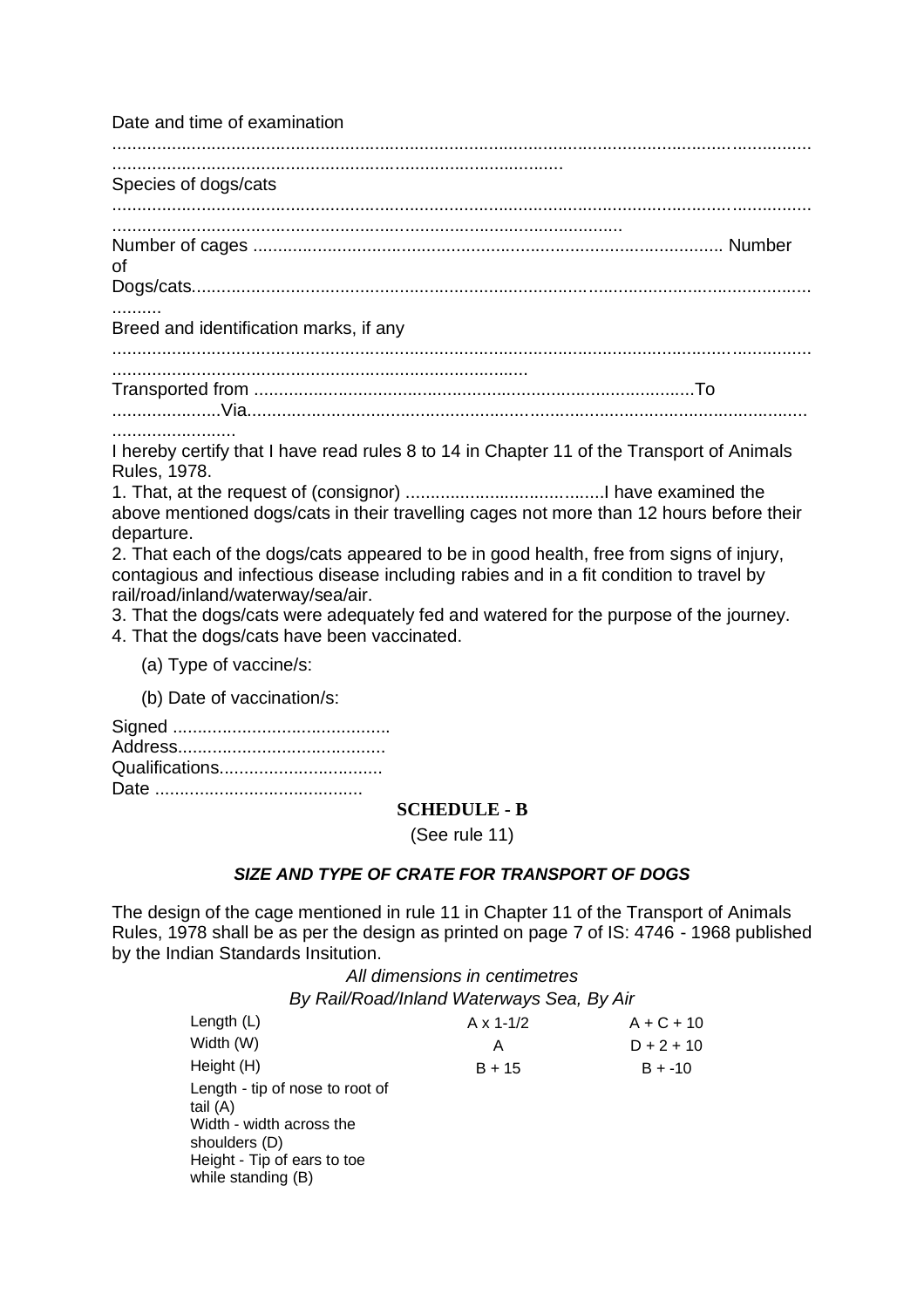Elbow size - Toe to tip of elbow (C)

**Note**- Cages, Cartons or crates, used to transport dogs, shall be of such material which will not tear or crumble. They shall be well constructed, well ventilated and designed to protect the health of dogs by giving them adequate space and safety. It is essential that wire mesh should be nose and pow proof; suitable material is that welded wire mesh of not less than3mm with a spacing 12 x 12 mm. Expanded metal and wire netting are unsuitable for this purpose. There should be no protuding nails or unprotected edges of wire. Dogs Kennels in rail coaches shall be so placed as to give protection to dogs from extremes of temperature and disturbance from birds and by giving them adequate space for health and safety.

## **SCHEDULE - C**

(See rule 11)

#### *SIZE AND TYPE OF CRATE FOR TRANSPORT OF CATS*

The design of the cage mentioned in rule 11 in Chapter 11 of the Transport of Animals Rules, 1978 shall be as per the design as printed on page 8 of ISI 4746 - 1968 published by the Indian Standards Institution.

#### *All dimensions in Centimetres By rail/road/inland waterways sea by air*

| $A \times 2$ | Ax2      |
|--------------|----------|
| Α            | A        |
| $B + 15$     | $B + 10$ |
|              |          |
|              |          |

**Note**: Cages, cartons or crates, used to transport cats, shall be of such material which will not tear or crumble. They shall be well constructed, well ventilated and designed to protect the health of the cats by giving them adequate space and safety. It Is essential that wire mesh should be nose and paw proof; suitable material is a welded wire mesh of not less than 3mm with a spacing 12 x 12 mm. Expanded metal wire netting are unsuitable for this purpose. There should be no protruding nails or unprotected edges of wire. Cats Kennels in rail coaches shall be so placed as to give-protection to cats from extremes of temperature and disturbance from birds and by giving them adequate space for health and safety.

#### **SCHEDULE - D**

(See rules 16 and 32)

#### *PROFORMA FOR CERTIFICATE OF FITNESS TO TRAVEL MONKEYS*

| This Certificate should be completed and signed by a qualified Veterinary Surgeon.<br>Date & time of |
|------------------------------------------------------------------------------------------------------|
| Species of Monkeys:                                                                                  |
|                                                                                                      |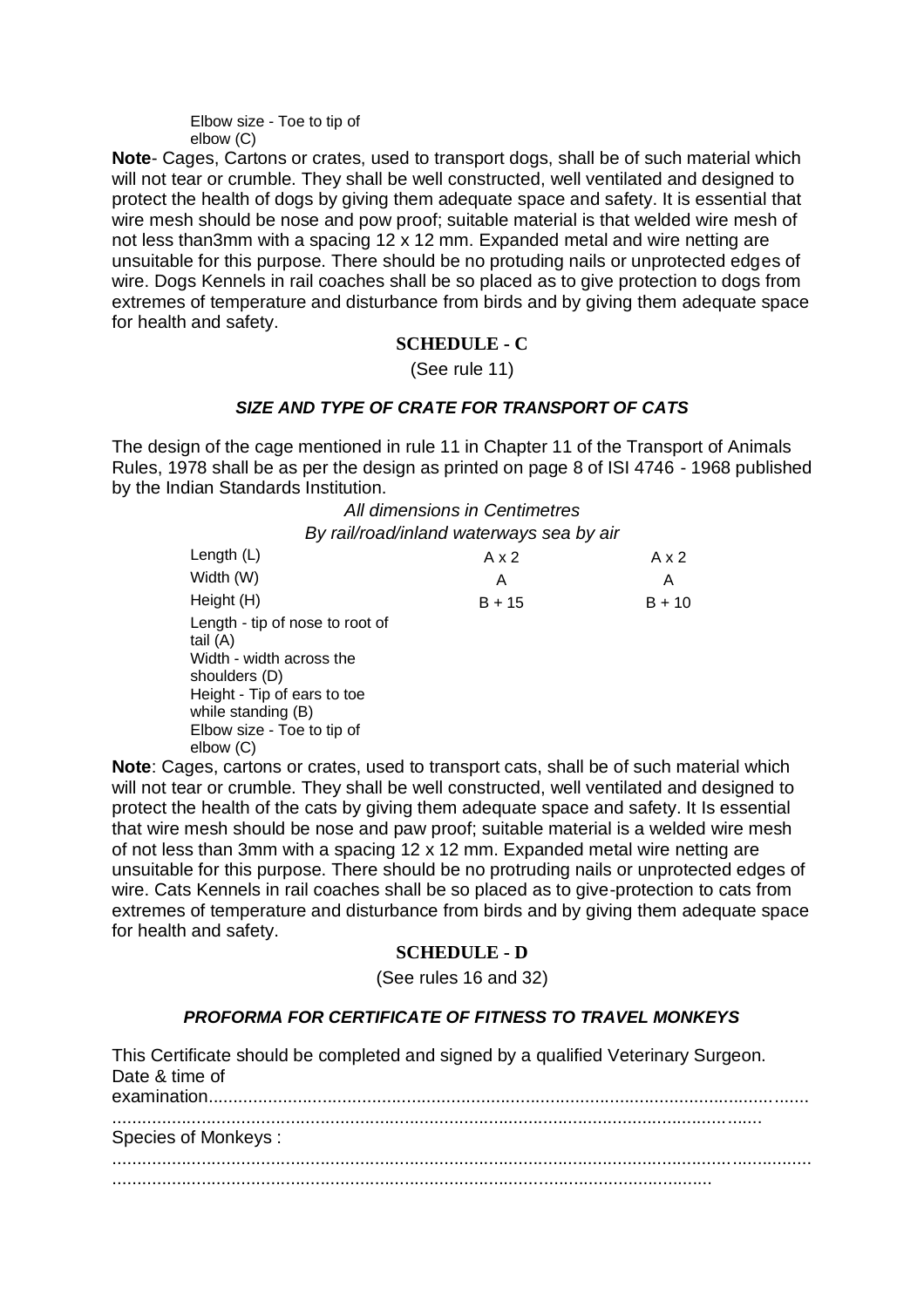Number of Cages

....................................................................................................Number of Monkeys .........................................................................................................................................

Sex...............................................................................................................................Age. .............................................................................................................................................

..................

Breed and identification marks, if any

............................................................................................................................................. ...........................................................................................

Transported from ......................................................................................................

To....................................................................................Via .........................................................................

I hereby certify that I have read rules 15 to 45 in Chapter III of the Transport of Animals Rules, 1978.

1. That, at the request of (consignor) ............................................I have examined the above mentioned monkeys in their travelling cages not more than 12 hours before their departure.

2. That each monkey appeared to be in a fit condition to travel from the trapping area to the nearest rail-head/from the nearest rail-head to another rail-head/from the rail - head to the nearest airport/by air and is not showing any signs of infectious or cantagious diseases.

3. That the monkeys appeared to be under 6 months of age and that no animal appeared to be pregnant.

4. That the monkeys were adequately fed and watered for the purpose of the journey.

5. That the monkeys have been vaccinated.

- (a) Type of vaccine/s:
- (b) Date of vaccination/s:

| Qualifications |
|----------------|

Date ..........................................

# **SCHEDULE E**

[See rule 23(5) (a) and rule 23(6)]

#### *SIZE AND TYPE OF CRATE FOR TRANSPORT OF MONKEYS FROM TRAPPING AREA TO NEAREST RAIL-HEAD*

The construction details of two types of cages mentioned in rule 22(5) (a) in Chapter III of the Transport of Animals Rules, 1978 shall be as per the dimensions and design as printed on page 5 of IS: 3699 (Part - 1) - 1966 published by Indian Standards Institution.

# **SCHEDULE F**

[See rule 40(4)]

# *SIZE AND TYPE OF CRATE FOR TRANSPORT OF MONKEYS BY AIR*

The construction details of two types of cages mentioned in rule 40(3) (a) and (b) in Chapter III of the Transport of Animals Rules, 1978 shall be as per the dimensions and design as printed on page 6 of IS: 3059 - 1965 published by Indian Standards Institution.

# **SCHEDULE G**

 $[See rule 40 (5)]$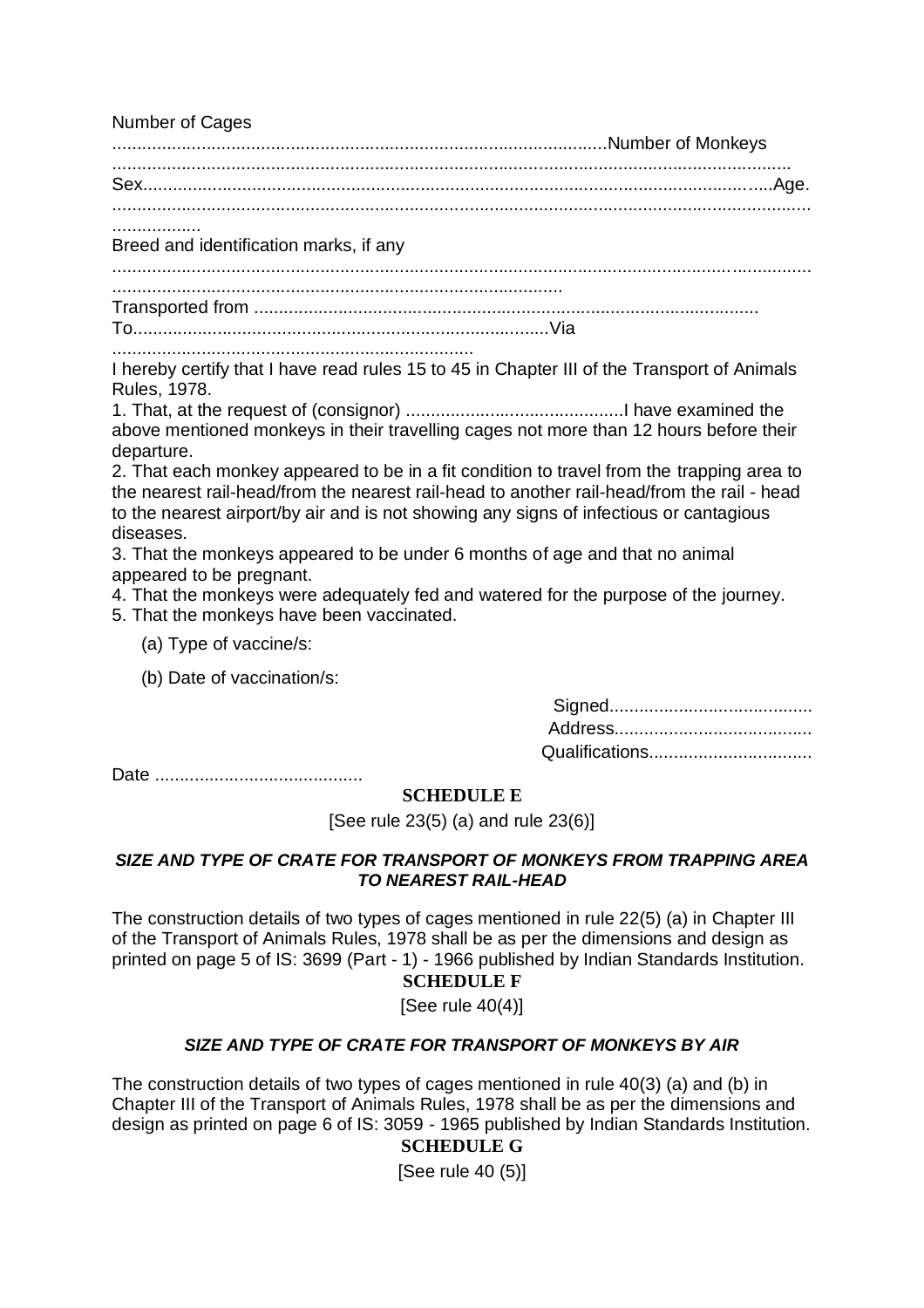#### *SIZE AND TYPE OF CRATE FOR TRANSPORT BY AIR OF PREGNANT AND NURSING MONKEYS AND MONKEYS WEIGHING OVER 5 KG.*

The construction details of two types of cages mentioned in rule 40(5) in Chapter III of the Transport of Animals Rules, 1978 shall be as per the dimensions and design as printed on page 7 of IS: 3059 -1965 published by Indian Standards Institution.

## **SCHEDULE H**

[See rule 47]

#### *PROFORMA FOR CERTIFICATE OF FITNESS TO TRAVEL CATTLE*

This Certificate should be completed and signed by a qualified Veterinary Surgeon Date and time of examination : ............................................................................................................................................. ................................................................................................................ Species of cattle.................................................................................................................................... ............................................................................................................................................. ....... Number of Trucks/Railway Wagons ............................................................................................................................................. ....................................................................................................... Number of cattle .......................................................................................... ............................................................................................................................................. ........................................ Sex...................................................................................................................................... ........................................Age .............................................................................................................. Breed and identification marks, if any ............................................................................................................................................. ......................................................................................... Transported from ................................................................................................................................. To ...............................................Via............................................................................. I hereby certify that I have read rules 46 to 56 in Chapter IV of the Transport of Animals Rules, 1978. 1. That, at the request of (consignor) .........................................I have examined the above mentioned Cattle in the goods vehicle/railway wagons not more than 12 hours before their departure. 2. That each cattle appeared to be in a fit condition to travel by rail/road and is not showing any signs of infectious or contagious or parasitic disease and that it has been vaccinated against rinderpest and any other infectious or contagious or parasitic diseases(s). 3. That the cattle were adequately fed and watered for the purpose of the journey. 4. That the cattle have been vaccinated. (a) Type of vaccine : (b) Date of vaccination:

Date ..........................................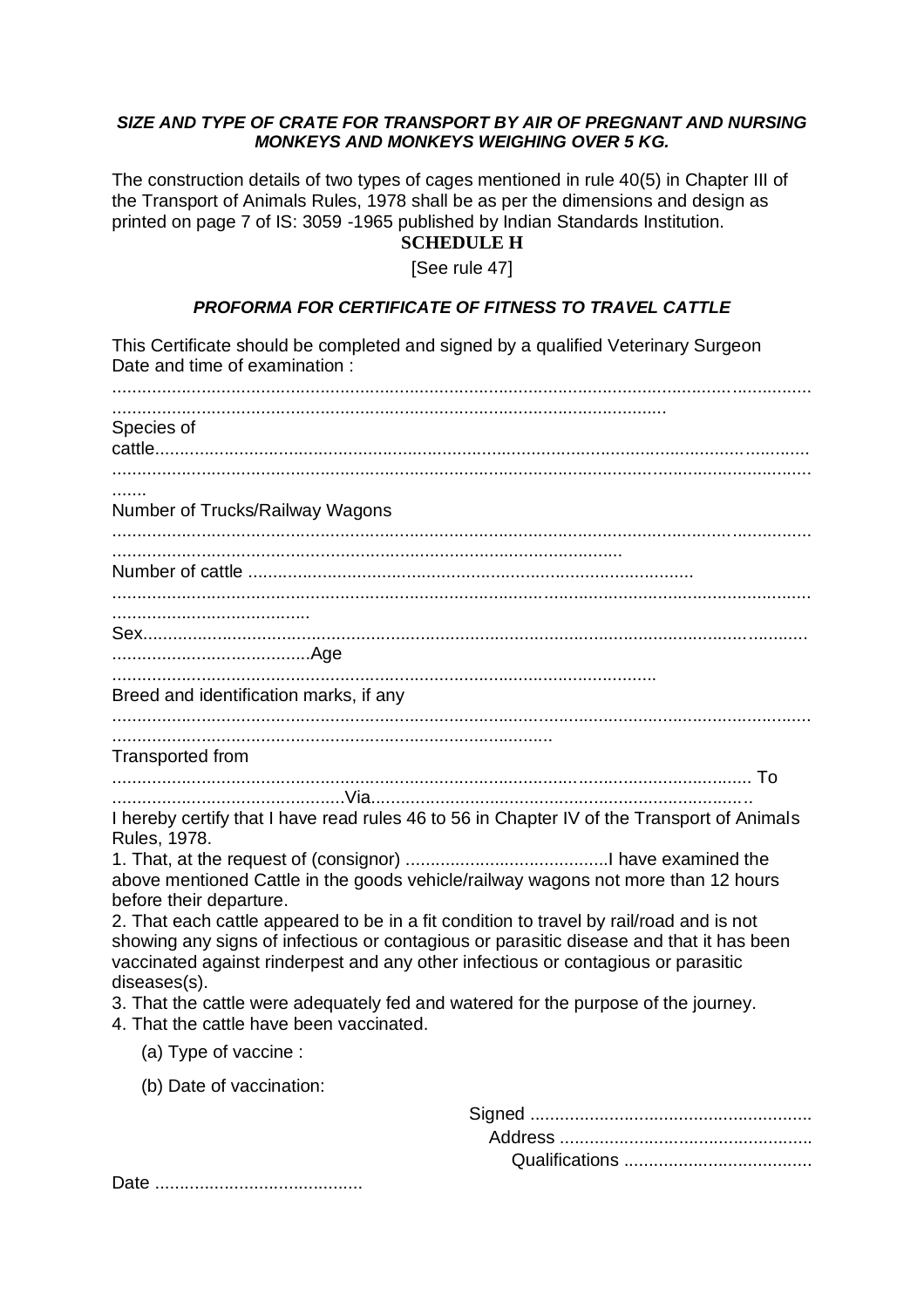# **SCHEDULE I**

# [See Rule 58]

# *PROFORMA FOR CERTIFICATE OF FITNESS TO TRAVEL EQUINES*

This Certificate should be completed and signed by a qualified Veterinary Surgeon.

| Date and time of                                                                                                                                                                                                                                                                                                                                                                                                                                                                                                                                                                                                                           |
|--------------------------------------------------------------------------------------------------------------------------------------------------------------------------------------------------------------------------------------------------------------------------------------------------------------------------------------------------------------------------------------------------------------------------------------------------------------------------------------------------------------------------------------------------------------------------------------------------------------------------------------------|
| Specles of                                                                                                                                                                                                                                                                                                                                                                                                                                                                                                                                                                                                                                 |
| Number of                                                                                                                                                                                                                                                                                                                                                                                                                                                                                                                                                                                                                                  |
|                                                                                                                                                                                                                                                                                                                                                                                                                                                                                                                                                                                                                                            |
| Breed and identification marks, if                                                                                                                                                                                                                                                                                                                                                                                                                                                                                                                                                                                                         |
| .<br>I hereby certify that I have read rules 57 to 63 in Chapter V of the Transport of Animals<br>Rules, 1978.<br>1. That, at the request of (consignor)  I examined the above mentioned<br>equines not more than 12 hours before their departure.<br>2. That each equine appeared to be in a fit condition to travel by rail/road/sea and is not<br>showing any signs of any infectious or contagious disease(s) and that it has been<br>vaccinated against any infectious or contagious diseases(s).<br>3. That the equines were adequately fed and watered for the purpose of the journey.<br>4. That the equines have been vaccinated. |
| (a) Type of vaccine (s):                                                                                                                                                                                                                                                                                                                                                                                                                                                                                                                                                                                                                   |
| (b) Date of vaccination:                                                                                                                                                                                                                                                                                                                                                                                                                                                                                                                                                                                                                   |
| Signed<br>Address<br>Qualifications                                                                                                                                                                                                                                                                                                                                                                                                                                                                                                                                                                                                        |
| <b>SCHEDULE J</b><br>[See rule 65]                                                                                                                                                                                                                                                                                                                                                                                                                                                                                                                                                                                                         |
| <b>PROFORMA FOR CERTIFICATE OF FITNESS TO TRAVEL - SHEEP AND GOATS</b>                                                                                                                                                                                                                                                                                                                                                                                                                                                                                                                                                                     |
| This Certificate should be completed and signed by a qualified Veterinary Surgeon<br>Date and time of examination                                                                                                                                                                                                                                                                                                                                                                                                                                                                                                                          |
| Species of Animals                                                                                                                                                                                                                                                                                                                                                                                                                                                                                                                                                                                                                         |
|                                                                                                                                                                                                                                                                                                                                                                                                                                                                                                                                                                                                                                            |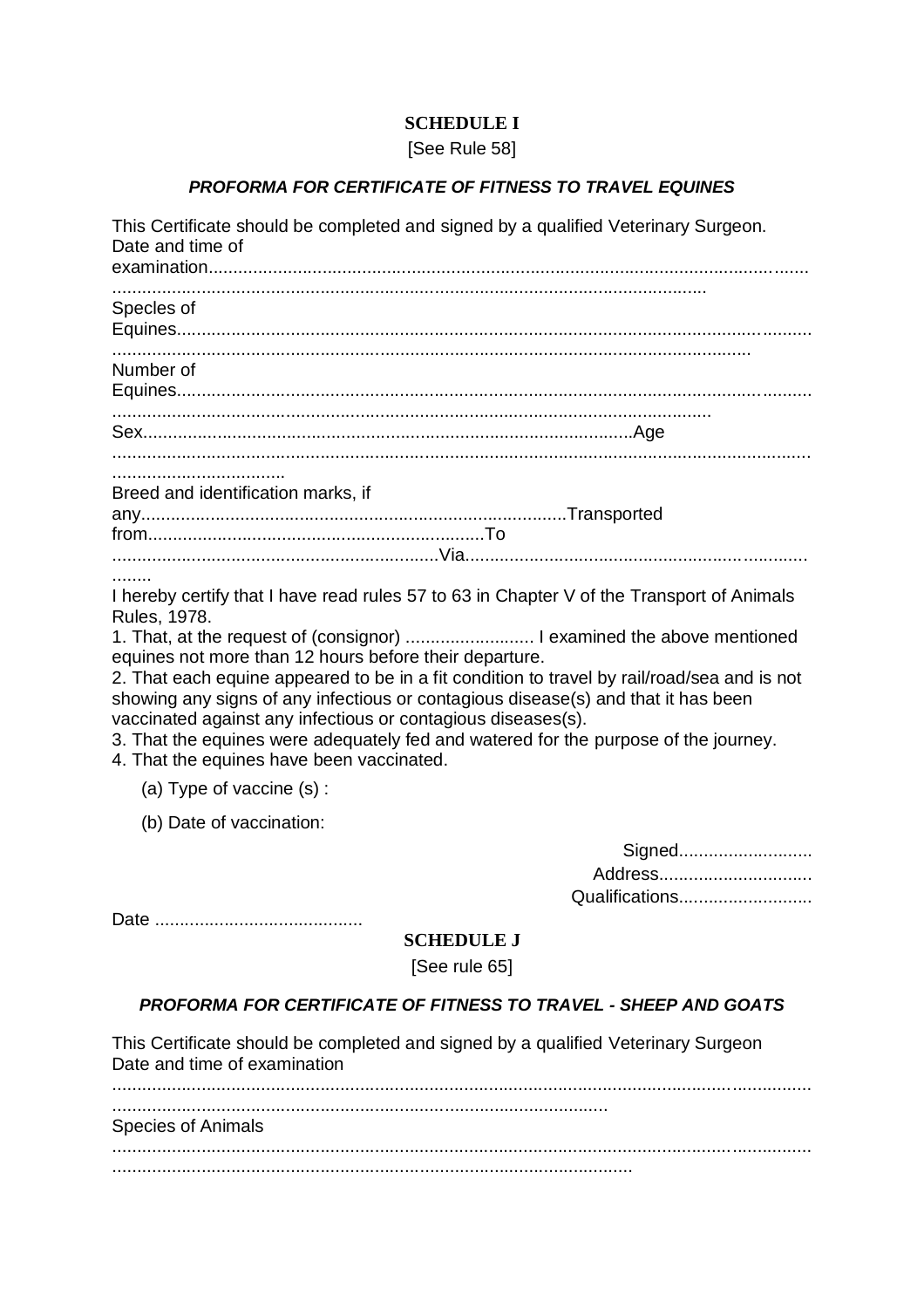Number of Animals

.............................................................................................................................................

.................................................................................................................

Sex............................................................................. .......................................................................................Age

.........................................................................................................................

I hereby certify that I have read rules 64 to 75 in Chapter VI of the Transport of Animals Rules, 1978.

1. That, at the request of (consignor) ............................................I have examined the above mentioned animals not more than 12 hours before their departure.

2. That each animal appeared-to be in a fit condition to travel by rail/road and is not showing any signs of any infectious or contagious or parasitic disease(s) and that it has been vaccinated against any infectious or contagious or parasitic disease(s),

3. That the animals were adequately fed and watered for the purpose of the journey.

- 4. That the animals have been vaccinated.
	- (a) Type of vaccine(s):

(b) Date of vaccination:

Date .........................................

#### **[SCHEDULE K**

[See rule  $87(3)$ ]

## *PROFORMA FOR CERTIFICATE OF FITNESS TO TRAVEL PIGS*

.........................................................................................................................

I hereby certify that I have read rules 86 to 95 in Chapter VIII of the Transport of Animals Rules, 1978.

1. That, at the request of (consignor) ............................................I have examined the above mentioned animals not more than 12 hours before their departure.

2. That each animal appeared-to be in a fit condition to travel by rail/road and is not showing any signs of any infectious or contagious or parasitic disease(s) and that it has been vaccinated against any infectious or contagious disease(s),

3. That the animals were adequately fed and watered for the purpose of the journey.

4. That the animals have been vaccinated.

(a) Type of vaccine(s):